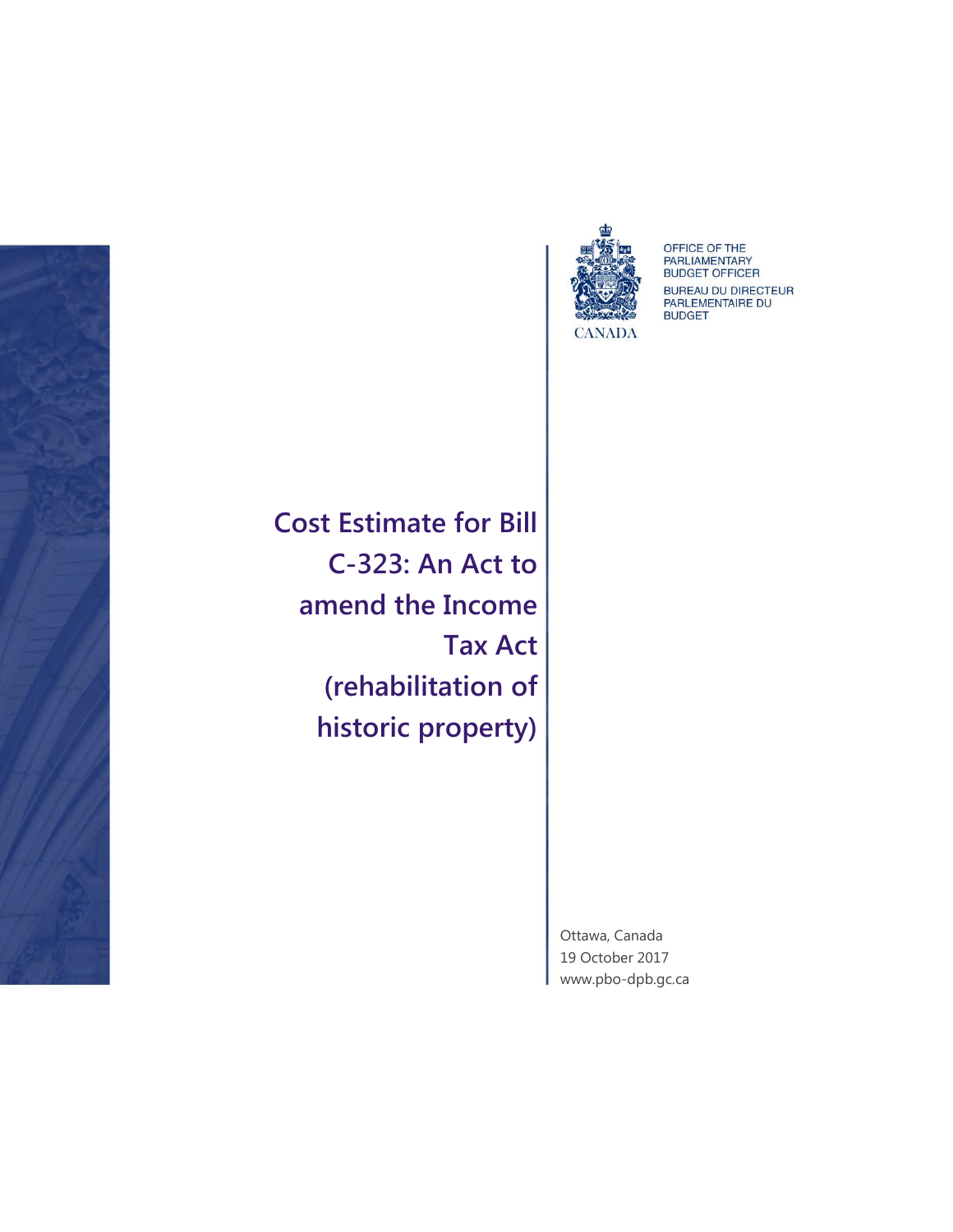The Parliamentary Budget Officer (PBO) supports Parliament by providing economic and financial analysis to parliamentarians for the purposes of raising the quality of parliamentary debate and promoting greater budget transparency and accountability.

This report was written by : Govindadeva Bernier, Financial Analyst

With contributions to the analysis from : Mark Mahabir, Director of policy (Costing) and General Counsel

And with comments from : Mostafa Askari, Deputy Parliamentary Budget Officer.

Nancy Beauchamp and Jocelyne Scrim assisted with the preparation of the report for publication.

Please contact [pbo-dpb@parl.gc.ca](mailto:pbo-dpb@parl.gc.ca) for further information.

Jean-Denis Fréchette Parliamentary Budget Officer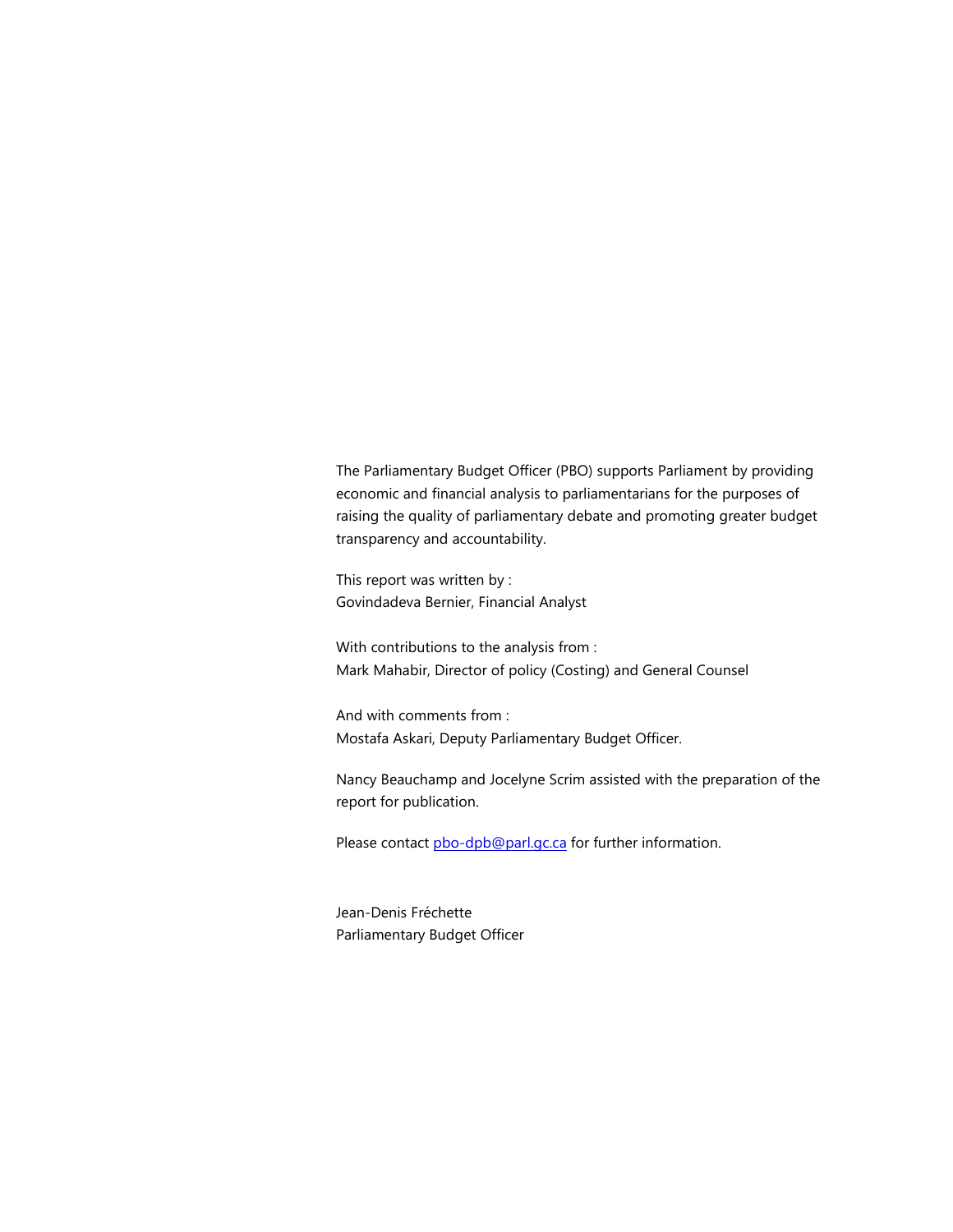## **Table of Contents**

| <b>Executive Summary</b>                                         | 1  |
|------------------------------------------------------------------|----|
| 1. Background                                                    | 3  |
| 2. Methodology                                                   | 4  |
| 3. Results                                                       | 9  |
| <b>Appendix A: Project Scale Determination</b>                   | 11 |
| Appendix B: Alternate results with different cost assumptions 15 |    |
| Appendix C: Alternate results with different take-up rates       | 17 |
| <b>Appendix D: Capital Cost Deduction</b>                        | 18 |

**[Notes](#page-23-0) 21**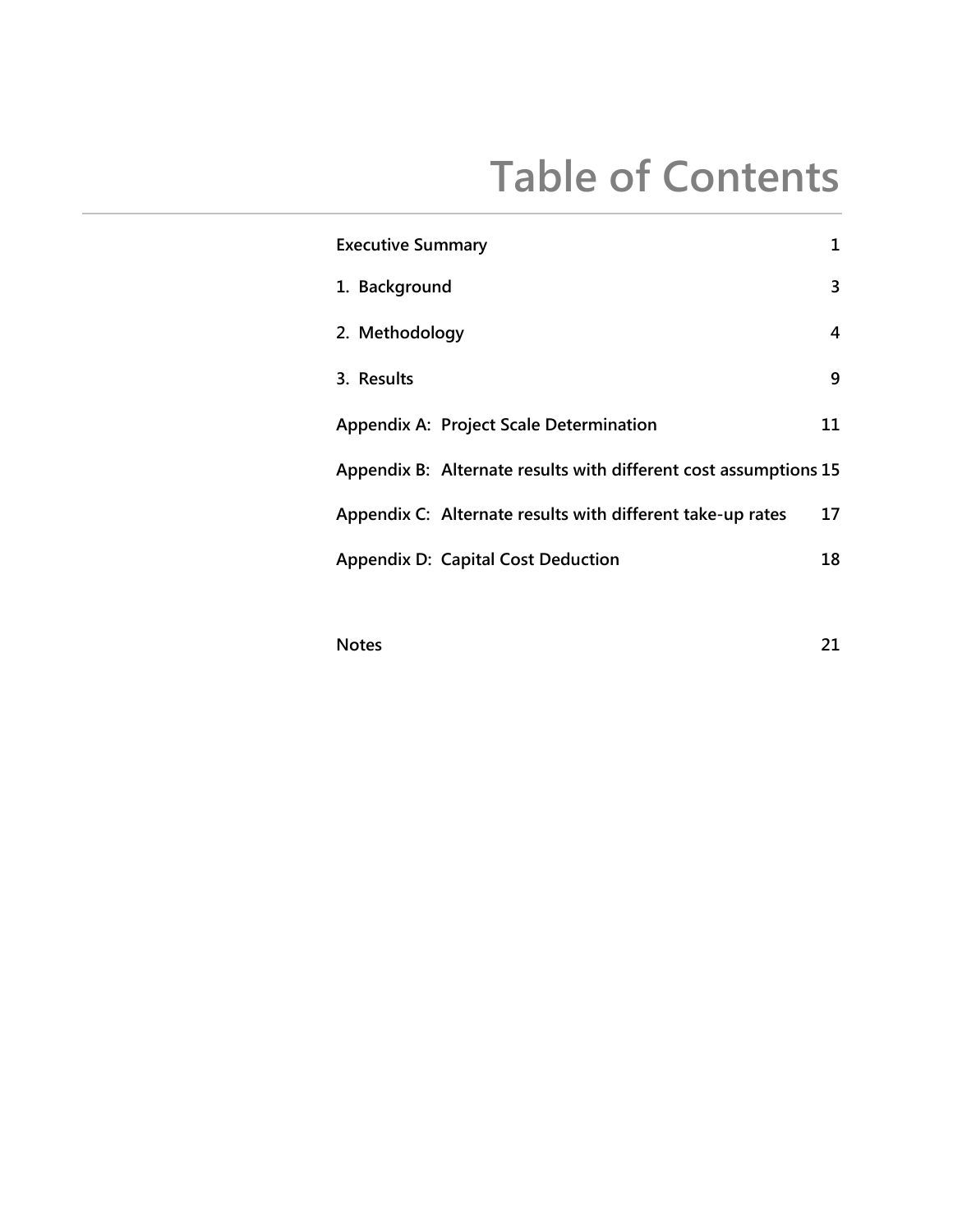## **Executive Summary**

On 1 December 2016, Peter Van Loan, MP, introduced a private member's bill, Bill C-323. It would amend the *Income Tax Act* to create a 20 per cent tax credit for expenses related to rehabilitating a historic property, and to create a tax deduction for the capital cost of property used in the course of such rehabilitation.

The Office of the Parliamentary Budget Officer (PBO) based its analysis on data obtained from the Canadian Register of Historic Places on the number of eligible historic properties, and from Statistics Canada on the average cost of home repairs and renovations.

PBO estimates that the annual cost of the credit will range between \$55 million and \$67 million in the first five years, if the average cost of rehabilitation and take-up rate of the credit are similar to projects undertaken in the United States for a similar credit.

As Summary Table 1 shows, the major cost driver of the credit is large-scale projects (mostly commercial and industrial buildings). Even though there are considerably fewer large-scale projects, they generate a much higher cost for the credit because their costs are substantially higher than small-scale projects.

#### **Fiscal cost of the proposed tax credit Summary Table 1**

| <b>YEAR</b>                                                                                              | 1    | 2    | 3    | 4    | 5    |
|----------------------------------------------------------------------------------------------------------|------|------|------|------|------|
| No. of small<br>scale projects                                                                           | 342  | 359  | 377  | 396  | 416  |
| No. of large<br>scale projects                                                                           | 49   | 52   | 54   | 57   | 60   |
| Cost of credit:<br>small projects<br>$$$ millions)<br>Cost of credit:<br>large projects<br>(\$ millions) | 5.5  | 5.7  | 6.0  | 6.3  | 6.7  |
|                                                                                                          | 49.0 | 52.0 | 54.0 | 57.0 | 60.0 |
| <b>Total cost of</b><br>credit<br>(\$ millions)                                                          | 54.5 | 57.7 | 60.0 | 63.3 | 66.7 |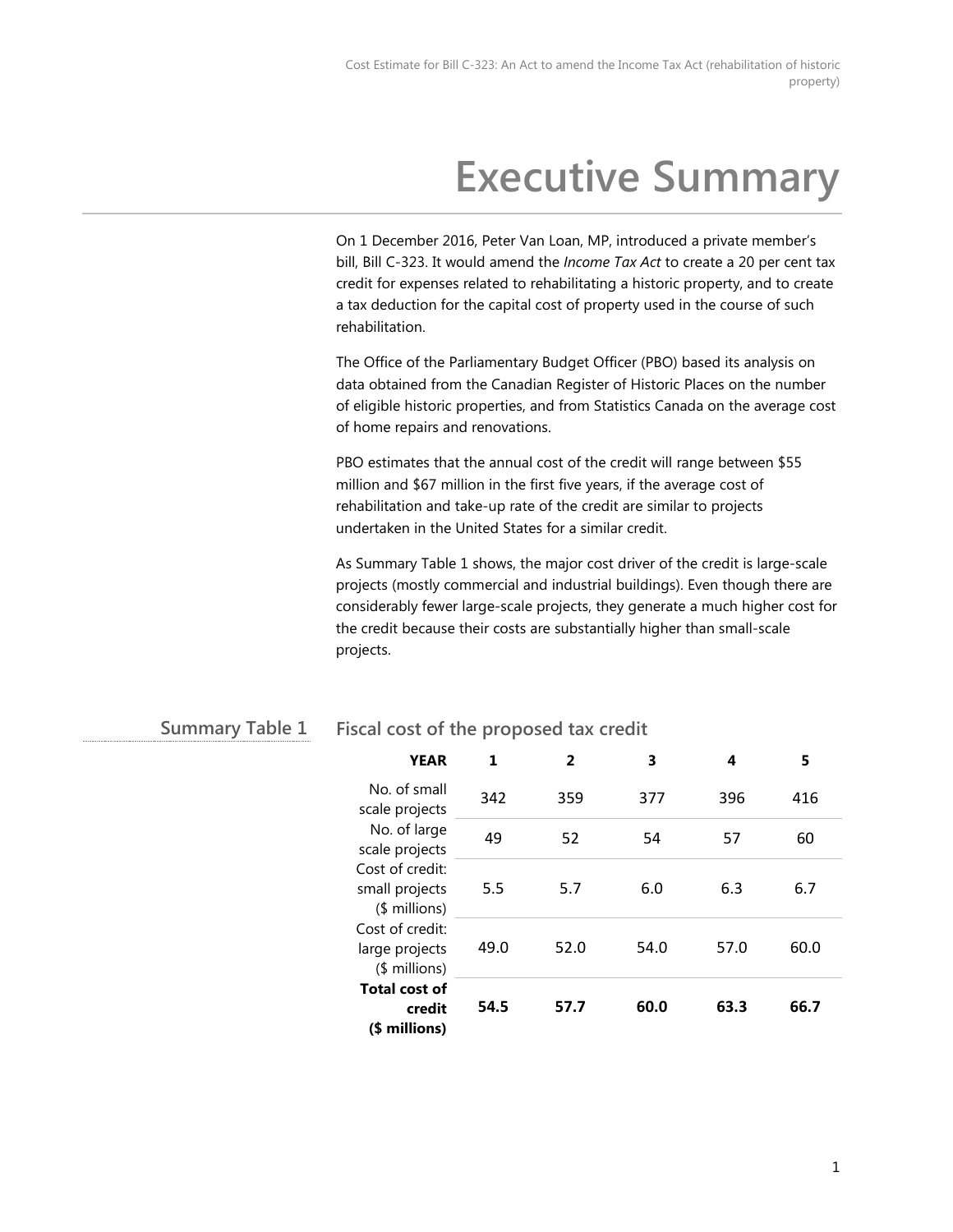While there are costs associated with implementing the tax deduction for the capital cost of property used in the course of rehabilitation, PBO has deemed that they are not fiscally material. Consult Appendix D for details on costs associated with the tax deduction.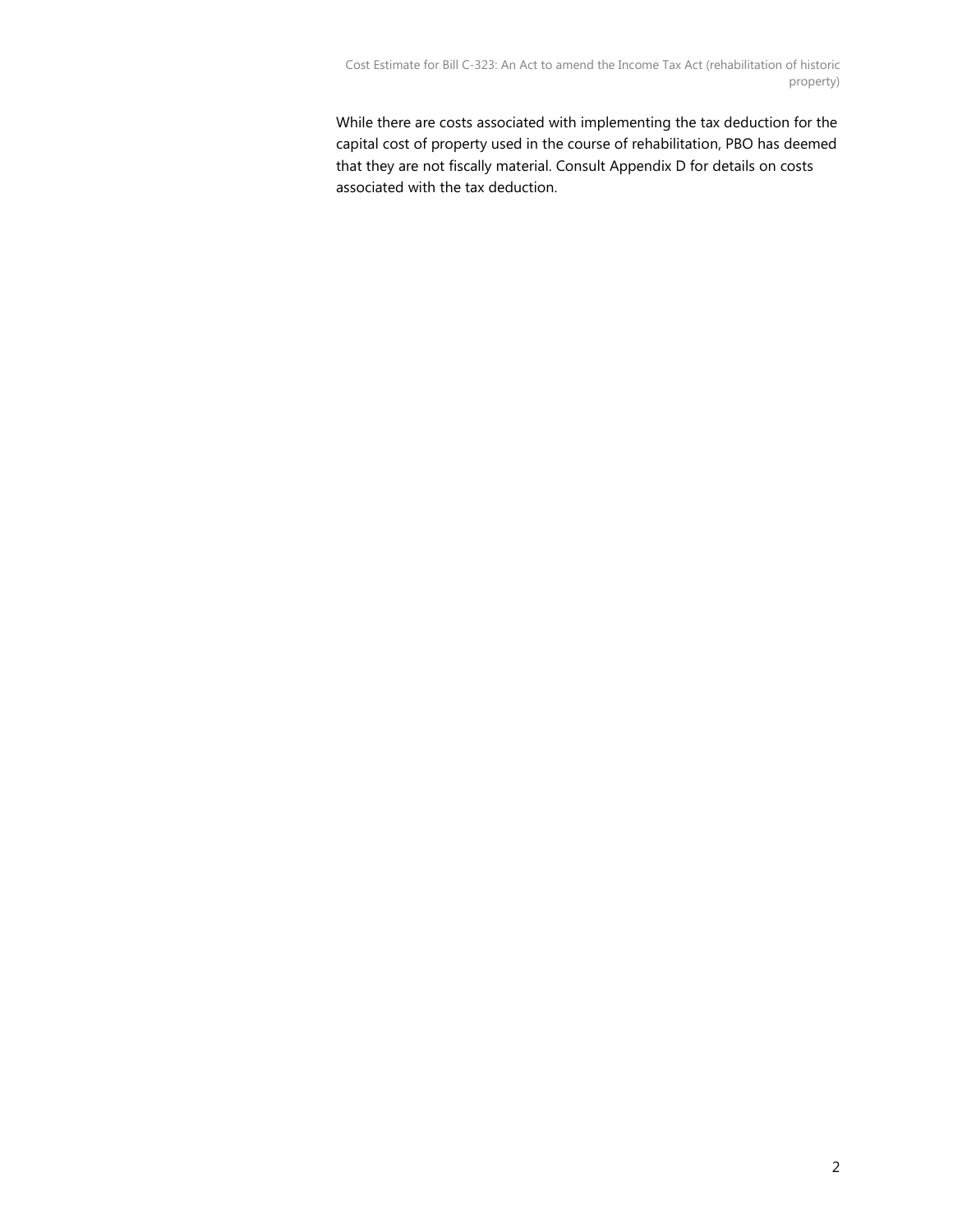# **1. Background**

<span id="page-5-0"></span>The private member's bill, C-323, introduced by MP Peter Van Loan in December 2016, amends the *Income Tax Act* to establish a tax credit for expenses related to rehabilitating a historic property. It also establishes a tax deduction for the capital cost of property used in the course of such rehabilitation.

Mr. Van Loan told the House of Commons in June 2017 that, the objective of this legislation is to provide support to citizens who undertake, at considerable private burden, to maintain historic buildings and perform costly heritage renovations. All Canadians benefit through the preservation of their past and the places that have made the country.<sup>[1](#page-24-0)</sup>

This cost estimate deals primarily with the first part of the bill, the introduction of a 20 per cent tax credit. While there are costs associated with implementing the tax deduction for the capital cost of property used in the course of rehabilitation, PBO has deemed that they are not fiscally material. Appendix D presents an estimate of the costs associated with the tax deduction.

The tax credit would apply only to historic properties that are listed on the Canadian Register of Historic Places, as administered by the Parks Canada Agency, or designated as a heritage or historic site or property under the laws of a province. The eligible rehabilitation expenses would include:

- **(a)** construction costs
- **(b)** professional fees
- **(c)** insurance costs
- **(d)** development fees
- **(e)** administrative costs
- **(f)** site improvement costs related to the character-defining elements of the property, or
- **(g)** prescribed costs.

However, the eligible expenses would not include costs for acquiring the historic property, costs to furnish it or costs incurred solely for aesthetic or cosmetic purposes.

An architect authorized to practise the profession in Canada would have to certify that the rehabilitation of the historic property was conducted in

### **What is a tax credit?**

Tax credits are amounts that can be used to offset an existing federal or provincial tax liability. Most federal tax credits for individuals are calculated by multiplying the tax rate of the first income tax bracket by the relevant statutory amount or expenditure. For example, a transit pass that cost an individual \$800 would result in a \$120 tax credit.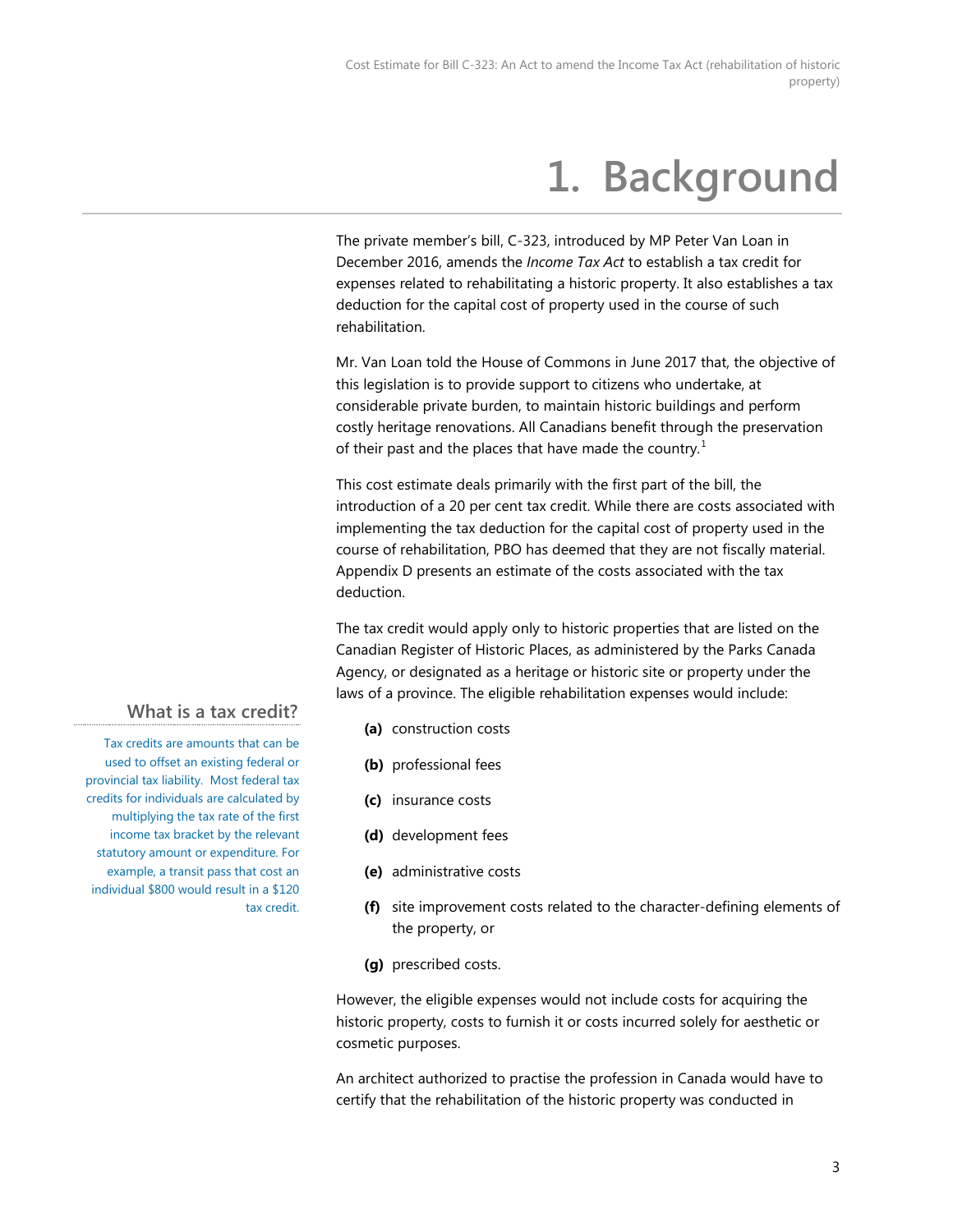<span id="page-6-0"></span>accordance with conservation standards. Since the credit would be nonrefundable, any unused portion could be carried forward for a maximum of 10 years.

### **2. Methodology**

To estimate the cost of the 20 per cent tax credit, we need to estimate the number of potentially eligible properties, the average cost of a rehabilitation project, and the take-up rate of the credit.

#### **Number of eligible properties**

As of April 2017, the Canadian Register of Historic Places (CRHP) contained some 13,000 unique listings. Of those listed sites, 6,855, or 53 per cent, are privately owned.<sup>[2](#page-24-1)</sup> PBO further separated these privately owned properties into three categories: large scale, small scale and not eligible.

Thus, 2,708 sites, or 40 per cent of all privately owned sites, fall under the large-scale category; 2,960 sites (43 per cent) fall under small scale, and 1,187 (17 per cent) are deemed not eligible for the credit. Appendix A details the methodology used to determine the category for each record.

It is important to note two potential caveats that stem from using the register. First, some records are duplicated in the register. Indeed, some sites have received a provincial or municipal designation and later on received a federal designation.

In such cases, it is possible that each designation is listed as a separate site on the register. PBO identified nearly 1,000 duplicates by doing a simple query to identify sites that had identical names.

Secondly, certain records are historic districts. These districts can contain just a few properties or up to thousands of properties and buildings. We identified almost 70 listings in the register that were clearly heritage districts. Based on the information found in the register and our own approximations, we estimate these districts contain nearly  $6,000$  properties.<sup>[3](#page-24-2)</sup>

However, the Ontario Heritage Trust has a list of provincially and municipally recognized districts that are not listed on the Canadian register and represent about 22,000 properties.<sup>[4](#page-24-3)</sup> The list provides general information on the main uses of the properties within each district, but does not provide an actual decomposition by category or ownership type.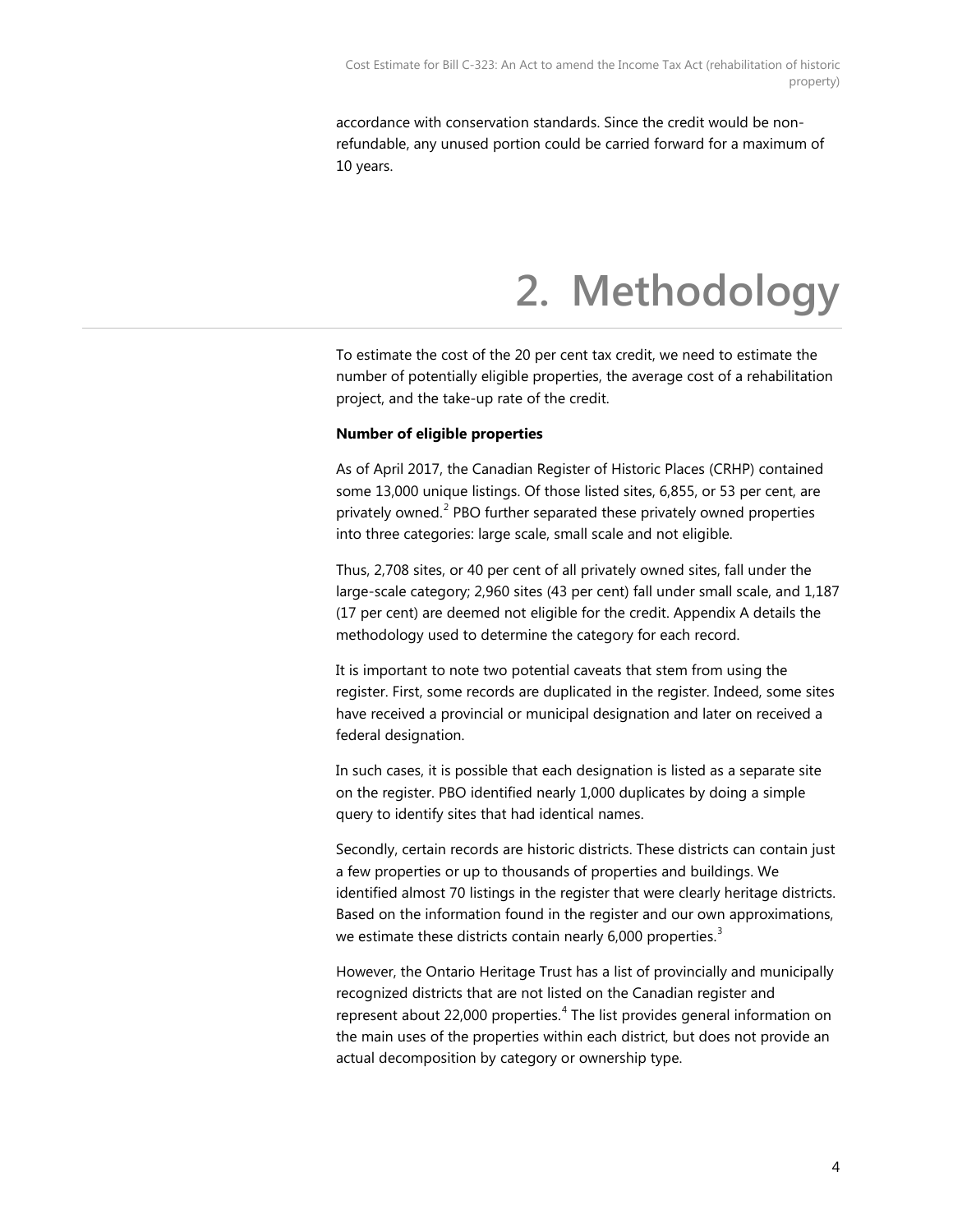Therefore, we made some assumptions on the composition of these districts:

- When the main use is residential, we assume that the properties are privately owned single dwellings that fall under the small-scale category.
- When the main use is commercial or industrial (including industrial heritage and rural industrial), we assume that the properties are privately owned and fall under the large-scale category.
- Properties within districts listed as having more than one main use are assumed to be distributed evenly among these uses. For example, we assume that in a district with the main uses listed as commercial/residential, half the properties are of commercial use (large-scale) and the other half residential (small-scale).
- Finally, we assume that properties for which the main use is city owned land, institutional, museum, natural or transportation are not privately owned, and thus are deemed not eligible for the credit.

Using these assumptions, of the 22,229 properties contained within the Ontario districts, PBO obtained a total of 14,796 properties that are considered small scale, 7,145 large scale and 288 not eligible.

Also, Parks Canada staff estimate another 16,463 properties located in heritage districts that are not on the Canadian register should be added to the total. They have decomposed this number by province as follows: Quebec, 13,130; Prince Edward Island, 1,727; New Brunswick, 1,196; British Columbia, 389; and Saskatchewan, 21.

Since most of the properties within heritage districts are single dwellings, we have assumed that all these properties would be considered small scale. It is quite possible that large-scale properties are also contained within some of the districts. But it is most likely that these properties are already individually listed in the register. Furthermore, since it is recognized that the register is incomplete, we have not deducted the duplicates identified from our credit cost calculations.

Including these additions to the numbers previously obtained from the CRHP, we have a total of 34,219 small-scale properties (2,960 + 14,796 + 16,463) and 9,853 large-scale properties (2,708+7,145).

### **Average cost of a rehabilitation project**

In the United States, a similar tax credit for rehabilitating historic properties has been in place since  $1976<sup>5</sup>$  $1976<sup>5</sup>$  $1976<sup>5</sup>$ . The credit rate is 20 per cent.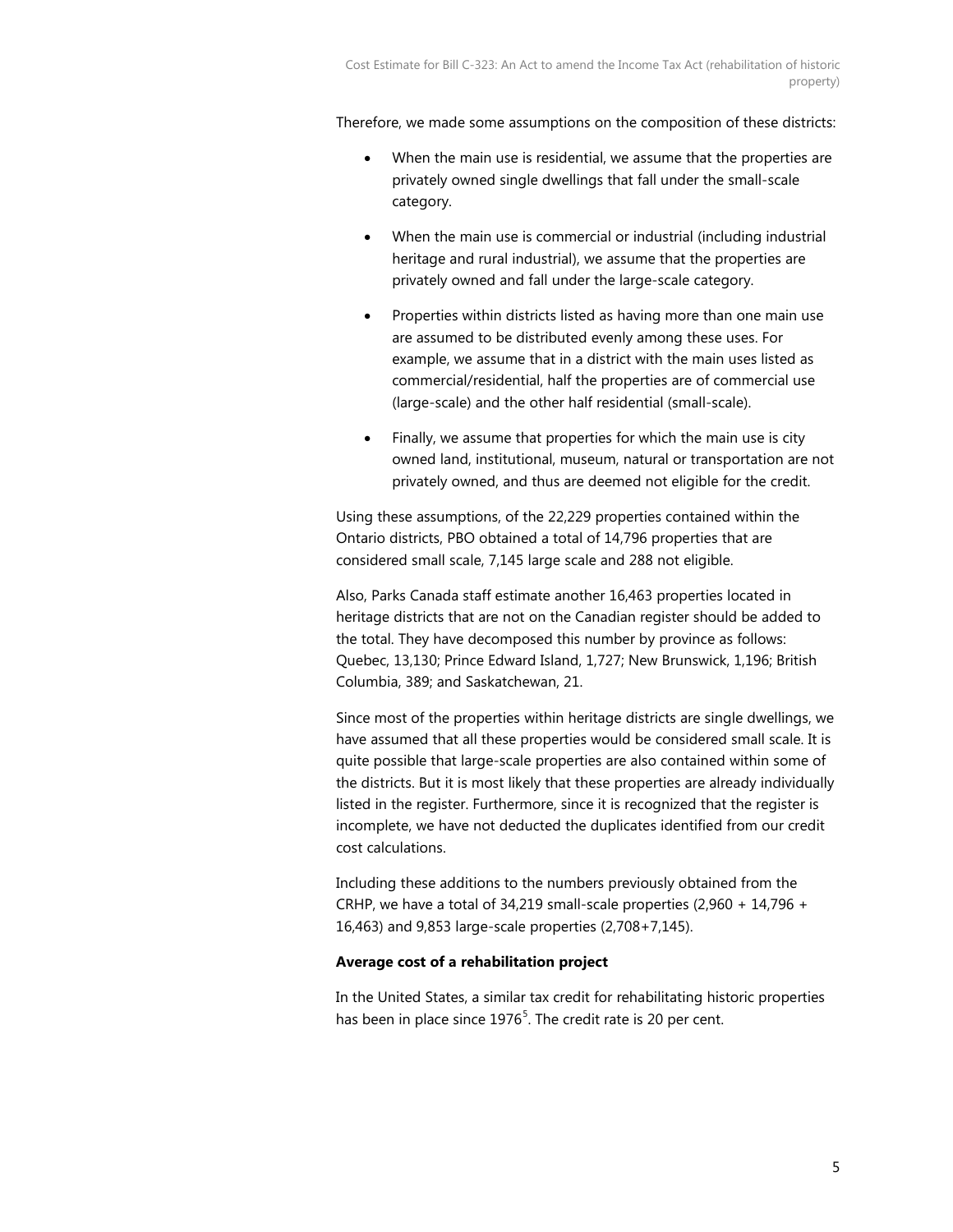However, it is applicable only to income-producing historic properties (such as commercial and industrial buildings, or residential buildings for leasing). It is not applicable to properties used exclusively as the owner's private residence.

For 2009 to 2016 (the latest available), the National Parks Service produced annual statistical reports on the nationwide use of the historic preservation tax credit<sup>[6](#page-24-5)</sup>. According to the latest report, the average cost of a project (in terms of qualified rehabilitation expenditures, which are similar to those proposed by Bill C-323) in 2016 was US\$5.64 million. During the period 2009 to 2016, the average project cost was US\$4.97 million.

In Canada, a 2003 pilot project called the Commercial Heritage Properties Incentive Fund (CHPIF) provided funding of up to \$1 million for a rehabilitation project undertaken by taxable Canadian corporations that owned a historic property listed on the CRHP.

The project was open to new applicants until September 2006; it provided funding to a total of 35 projects between 2003 and 2008. $^7$  $^7$  In total, project costs amounted to \$143.4 million, an average cost of \$4.1 million per property.

Adjusting to 2017 dollars, this average cost would be slightly above \$5 million, which is similar to the US figure. Therefore, for our costing analysis, we have assumed that the average rehabilitation cost of a large-scale property is \$5 million.

As for small-scale projects, which are comprised mostly of privately owned single dwellings, PBO does not have adequate information on the average cost of rehabilitating or renovating such properties. Unlike commercial projects, where the entire building is usually rehabilitated and brought to current standards (in terms of electrical systems, plumbing, HVAC, and so on), it is reasonable to believe private homeowners might undertake smaller renovation projects.

Data from Statistics Canada's Survey of Household Spending (SHS) for 2000 to 2009 indicate an average annual spending of \$450 on maintenance, repairs and replacements for owned living quarters.

In its current form, Bill C-323 stipulates that an architect would have to certify that the rehabilitation of the historic property was conducted in accordance with conservation standards. Since this could be somewhat costly, it is unlikely that homeowners will claim the credit for minor renovations and repairs.

The 2015 edition of the SHS introduced a new set of questions on the costs of additions, renovations and repairs for a set of different items in the principal residence (for example, the cost of reroofing, replacing a furnace, etc.).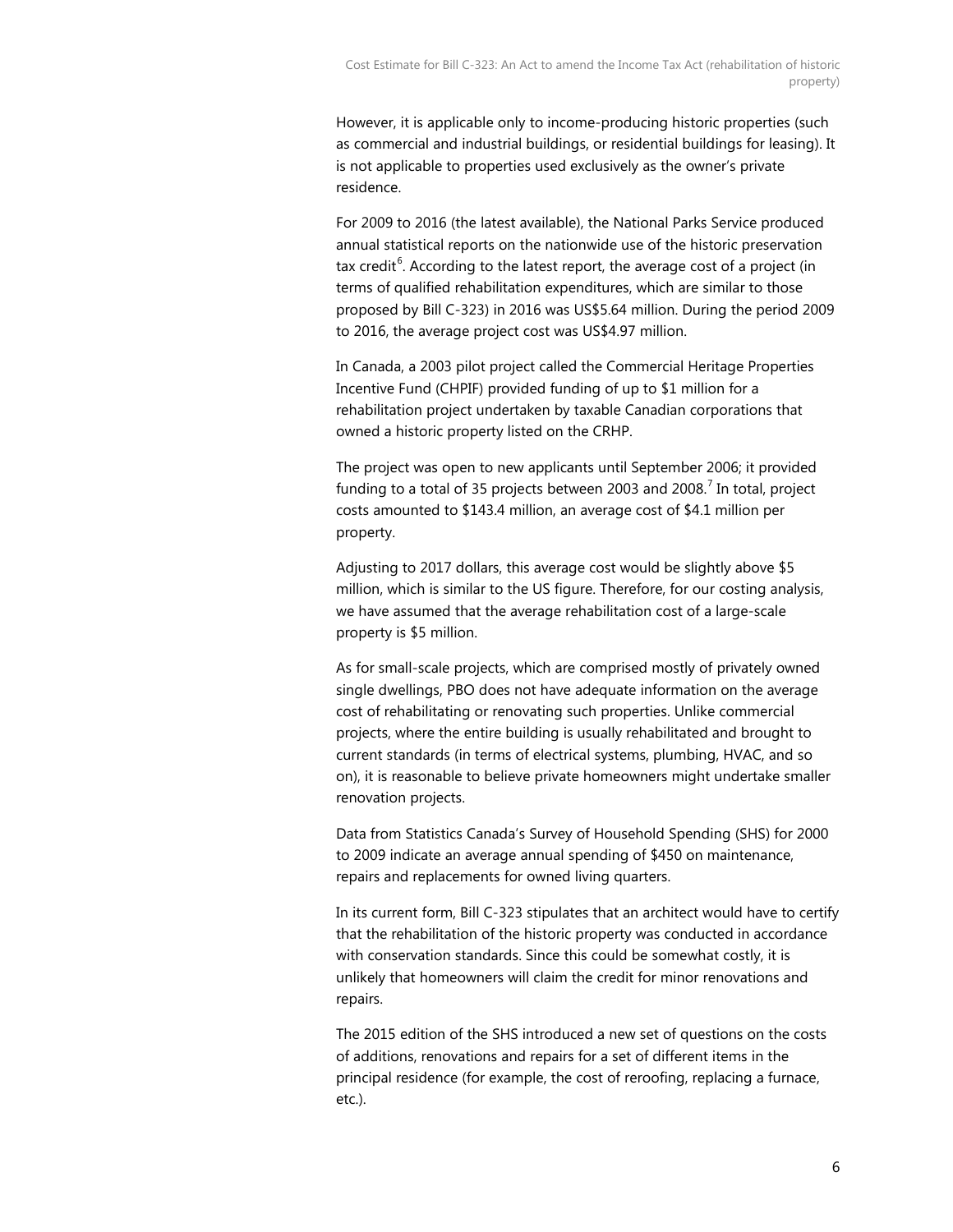PBO summed the average amount reported by households that had undertaken such projects during the year for all the components that could qualify as rehabilitation expenses, arriving at a total of \$48,000. (We excluded amounts related to finishing the basement, adding a central vacuum or a home security system.)

It is generally believed that renovating historical properties is somewhat more costly because they require certain technical skills or materials that are more expensive. As a result, we have grossed up the previous amount by a factor of 67 per cent. $^8$  $^8$ 

Thus, our average project cost for a private homeowner would be \$80,000. Appendix B provides cost estimates for different values of the average cost of a rehabilitation project.

### **Take-up rate of the credit relative to the number of eligible properties**

This is perhaps the most difficult costing parameter to predict, as it is hard to know how people will react to this tax incentive. A 2001 study by EY (Ernst & Young) prepared for the Canadian Department of Heritage came up with a take-up rate of 0.5 per cent based on US data. $9$ 

More recent data from the National Park Service allow us to estimate a takeup rate that ranged from 0.26 per cent to 0.48 per cent between 2009 and  $2016$ <sup>[10](#page-24-9)</sup> The US credit is only applicable to income producing properties, while the proposed Canadian credit would be available to any type of property.

Therefore, we have decided to use in our analysis a take-up rate of 0.5 per cent for large-scale projects, which are similar to the income producing properties in the United States, and 1 per cent for small-scale projects.

The take-up rate for small-scale projects is higher because we believe homeowners are more likely to undertake them, since they are less costly than large-scale projects.

Appendix C provides cost estimates using alternative assumptions for the take-up rate of both small- and large-scale projects. It is also safe to assume that the take-up rate will increase in the first few years of the credit's implementation, as more people become aware of it.

However, we have kept the take-up rate constant on our five-year cost projection. This is because the increase in take-up is already somewhat accounted for in our assumptions regarding the increase in the number of eligible properties (see next section).

One could also argue that because of the time it may take to complete the rehabilitation of a building, and the time needed to obtain the project approval by an architect, the take-up rate in the first year should be much lower, as there will be a lag.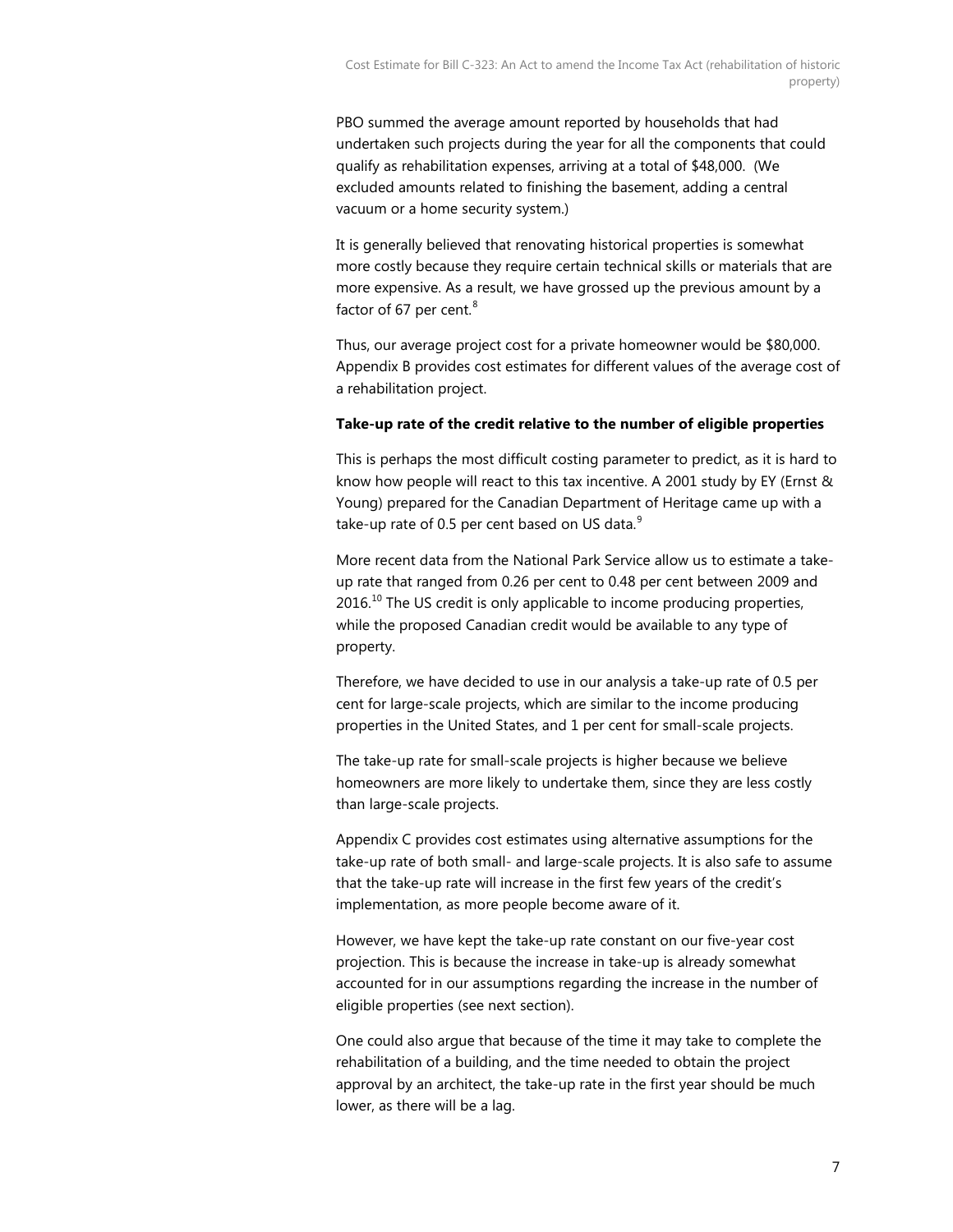While this is a likely outcome, the cost estimate for the first year presented in Table 1 (below) can be considered as the estimate for the first year in which most of the projects undertaken after the credit is announced are completed. This could be a year or two after Bill C-323 obtains Royal Assent.

However, since PBO does not have data on the average time it takes for a rehabilitation project to be approved and completed, we can't actually predict the time period of such a lag.

### **Increase in the number of eligible properties**

During the 1990s and 2000s, the number of privately owned properties listed on the Canadian Register of Historic Places increased by an annual average of 5.4 per cent. Since 2011, that rate of growth has shrunk to 0.4 per cent a year, on average.

The higher increase in the 2000s was due to regular surveys conducted by Parks Canada. We believe that introducing a rehabilitation tax credit would result in an annual increase of 5 per cent in the number of sites on the Canadian or provincial registers. This is because the tax credit would be an incentive for owners of yet-to-be recognized historic properties to seek designation.

Obviously, over the short term there is a finite stock of heritage sites. In the long term, recognition criteria could evolve, or sites that do not have a heritage value right now may be recognized as having such a value in 20 years, for example.

Thus, the rate of increase in the number of properties with a heritage designation is likely to go down eventually, as all the properties with heritage value become listed. However, we believe it is safe to assume the number of eligible properties will grow yearly by 5 per cent over the five years following the introduction of the tax credit (the projection horizon used in this report).

In five years, this would increase the total number of small-scale sites to nearly 42,000 and the number of large-scale sites to 12,000.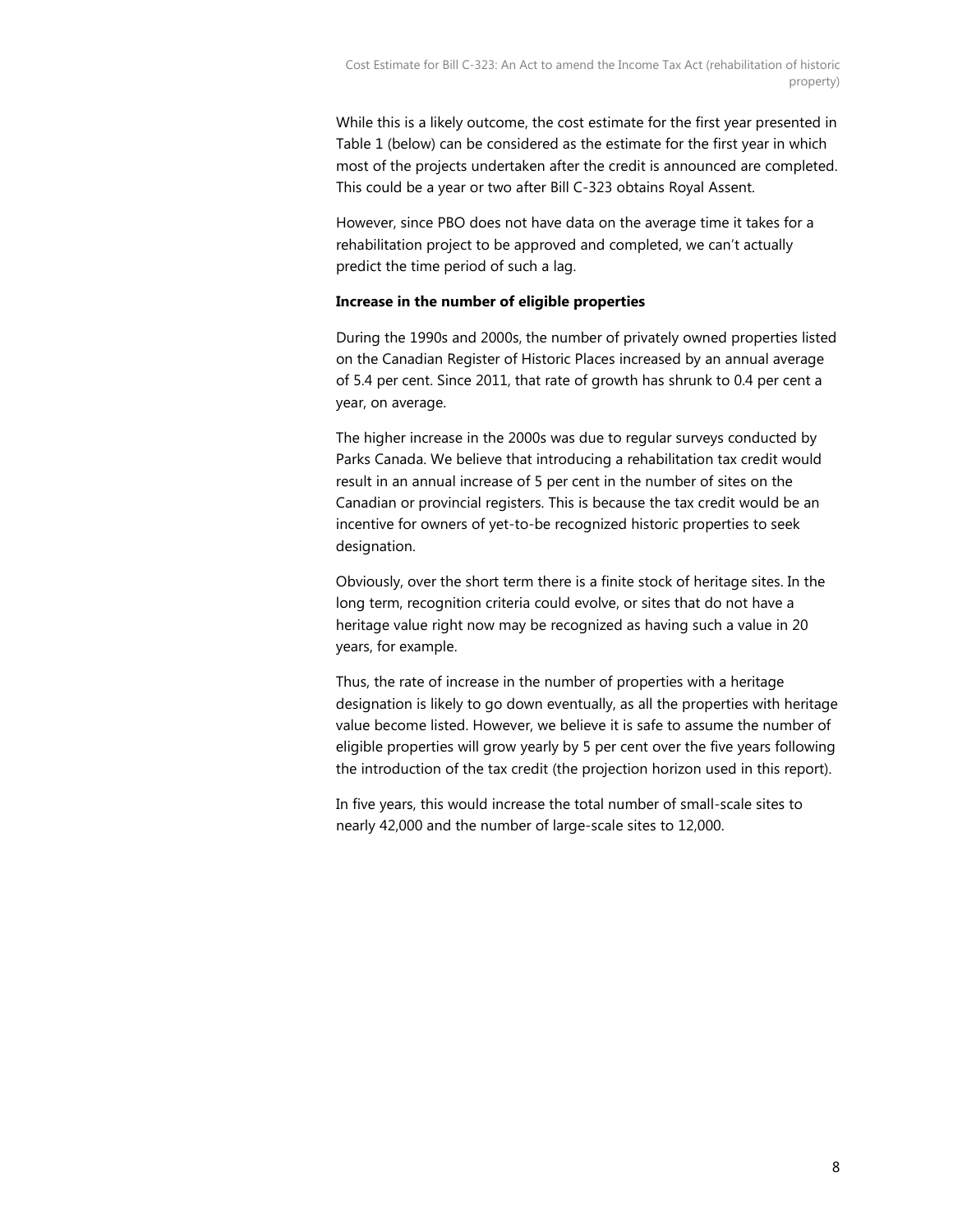## **3. Results**

<span id="page-11-0"></span>PBO uses these baseline assumptions in determining the results:

- 9,853 large-scale sites and 34,219 small-scale sites;
- an average rehabilitation cost of \$5 million and \$80,000, respectively;
- a credit take-up rate of 0.5 per cent and 1 per cent, respectively; and
- an annual increase in the number of listed properties of 5 per cent.

Thus, PBO arrives at a projected credit cost of \$54.5 million for the first year, rising to \$66.7 million in the fifth year.

Table 3-1 below breaks down the costs by year and by scale of project. Note that these results assume that the taxpayers claiming the credit have enough tax liability to use all the credit in the current year. Since it is likely that this will not always be the case, especially for the large-scale sites owned by individuals, the real fiscal cost of the credit should be somewhat lower.

Indeed, the amounts of credit carried forward are not indexed, and thus lose value in the future because of the time value of money. Therefore, computing the present value of future tax deductions will necessarily give a lower amount unless the discount rate used in this computation is zero.

| <b>YEAR</b>                                                                                              | 1    | 2    | 3    | 4    | 5    |
|----------------------------------------------------------------------------------------------------------|------|------|------|------|------|
| No. of small<br>scale projects                                                                           | 342  | 359  | 377  | 396  | 416  |
| No. of large<br>scale projects                                                                           | 49   | 52   | 54   | 57   | 60   |
| Cost of credit:<br>small projects<br>$$$ millions)<br>Cost of credit:<br>large projects<br>$$$ millions) | 5.5  | 5.7  | 6.0  | 6.3  | 6.7  |
|                                                                                                          | 49.0 | 52.0 | 54.0 | 57.0 | 60.0 |
| <b>Total cost of</b><br>credit<br>(\$ millions)                                                          | 54.5 | 57.7 | 60.0 | 63.3 | 66.7 |

#### **Fiscal cost of the proposed tax credit Table 3-1**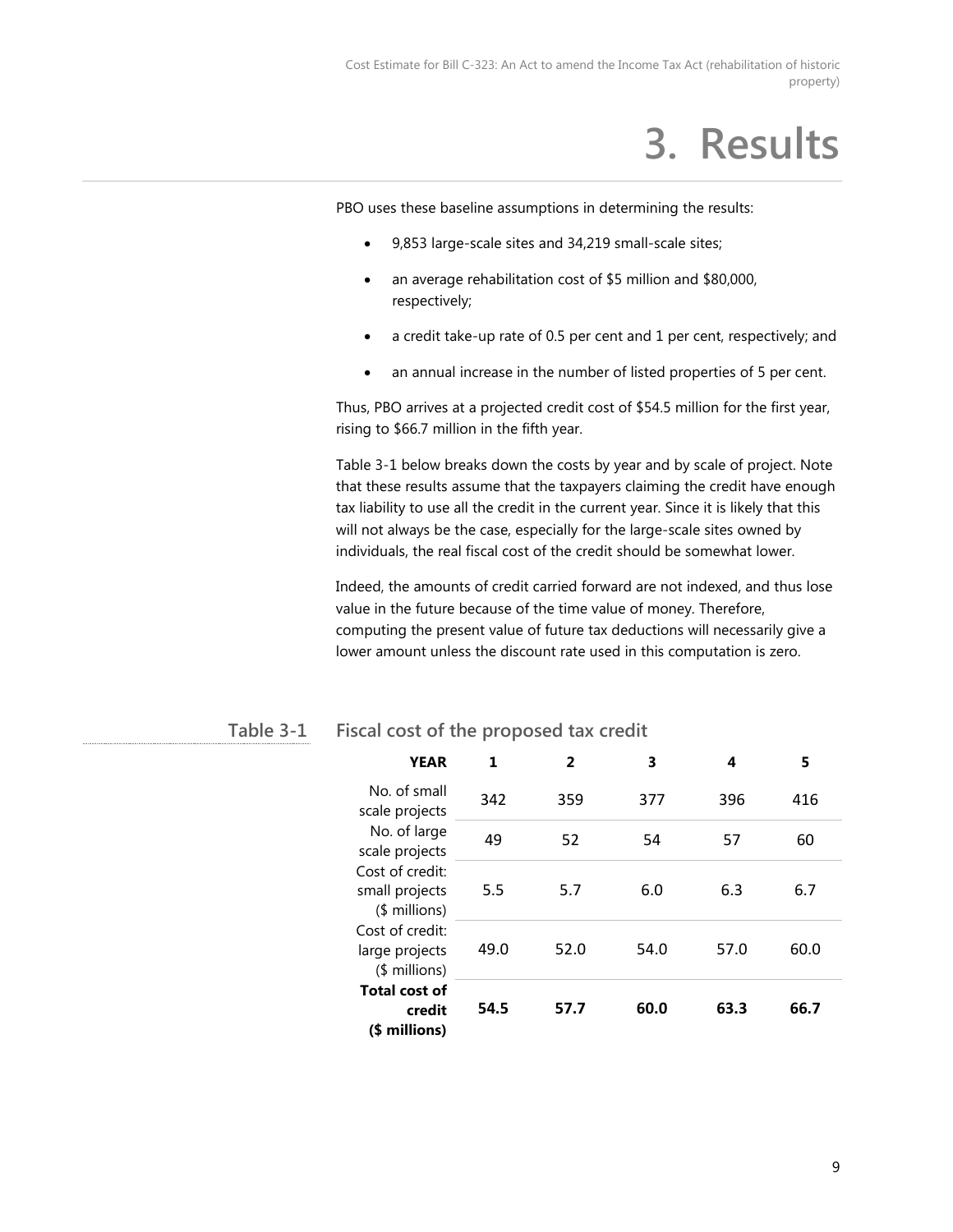As Table 3-1 shows, the major cost driver of the credit is large-scale projects. Even though there are considerably fewer large-scale projects, because of their substantial cost compared to those of small-scale projects, they generate a much higher cost for the credit (since in its current form, the credit amount is not capped). $^{11}$  $^{11}$  $^{11}$ 

As a point of comparison, the Joint Committee on Taxation in the United States estimates that for 2016, the US credit for rehabilitating historic structures amounted to a \$700-million tax expenditure on the corporate income side, and a \$200-million tax expenditure on the personal income tax side.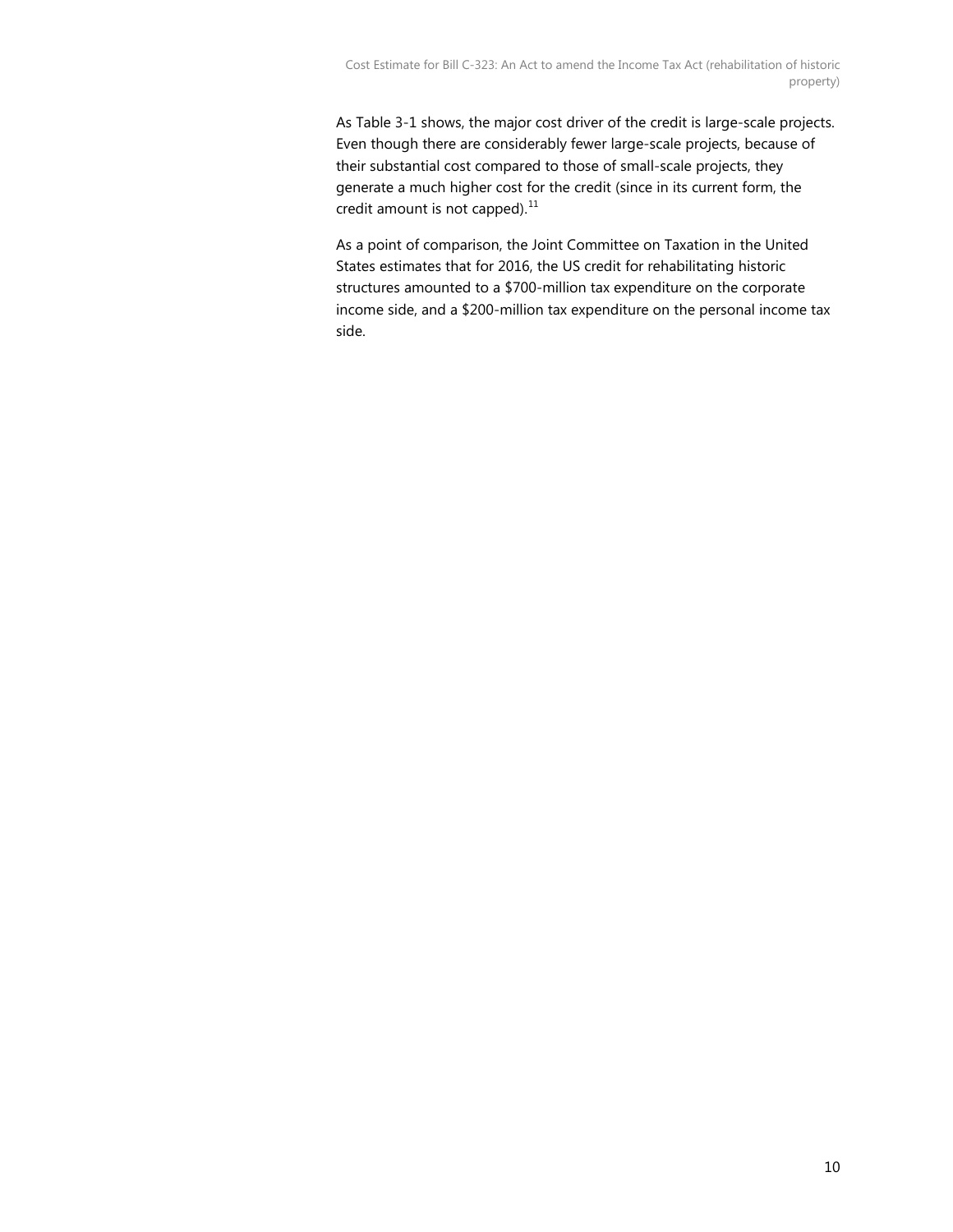### <span id="page-13-0"></span>**Appendix A: Project Scale Determination**

The Canadian Register of Historic Places: Documentation Standards Handbook indicates that information on the historic function of a site must be provided for it to be listed on the register. Its current function, however, is optional.

Of the 6,855 privately owned sites, 969 had no information on the current function, so PBO used the historic function and assumed it was a good representation of the current function.

Also, nine sites had no information on the current or historic function. For these nine sites we assigned a project scale based on the information found in the "Description of historic place" field in the register.

The current and historic functions are listed under 17 different categories, each subdivided into different function types. The function category and function type fields are controlled vocabulary fields, which means they have to be chosen from a prescribed list. The table below lists all categories and function types that were assigned to the 6,855 privately owned properties, and the scale we attributed to each. $^{12}$  $^{12}$  $^{12}$ 

In general, we considered buildings with current use in the commercial, industrial, education or health and research categories as large scale, as well as those with current use in the function type multiple dwellings, auditorium, cinema and nightclub.

On the other end, small scale consists primarily of buildings designated as single dwelling, and farm or ranch. Note that some sites had more than one function type. However, in almost every case at least one of the types was considered large scale; thus, we considered these sites as large scale.

Fewer than 20 sites had multiple functions types that were all in the smallscale range. These sites usually combined the function types "single dwelling" and "farm or ranch". We considered these sites as small scale. Finally, we considered as not eligible (NE) sites that would not qualify for the credit, such as nature elements, parks, cemeteries, etc.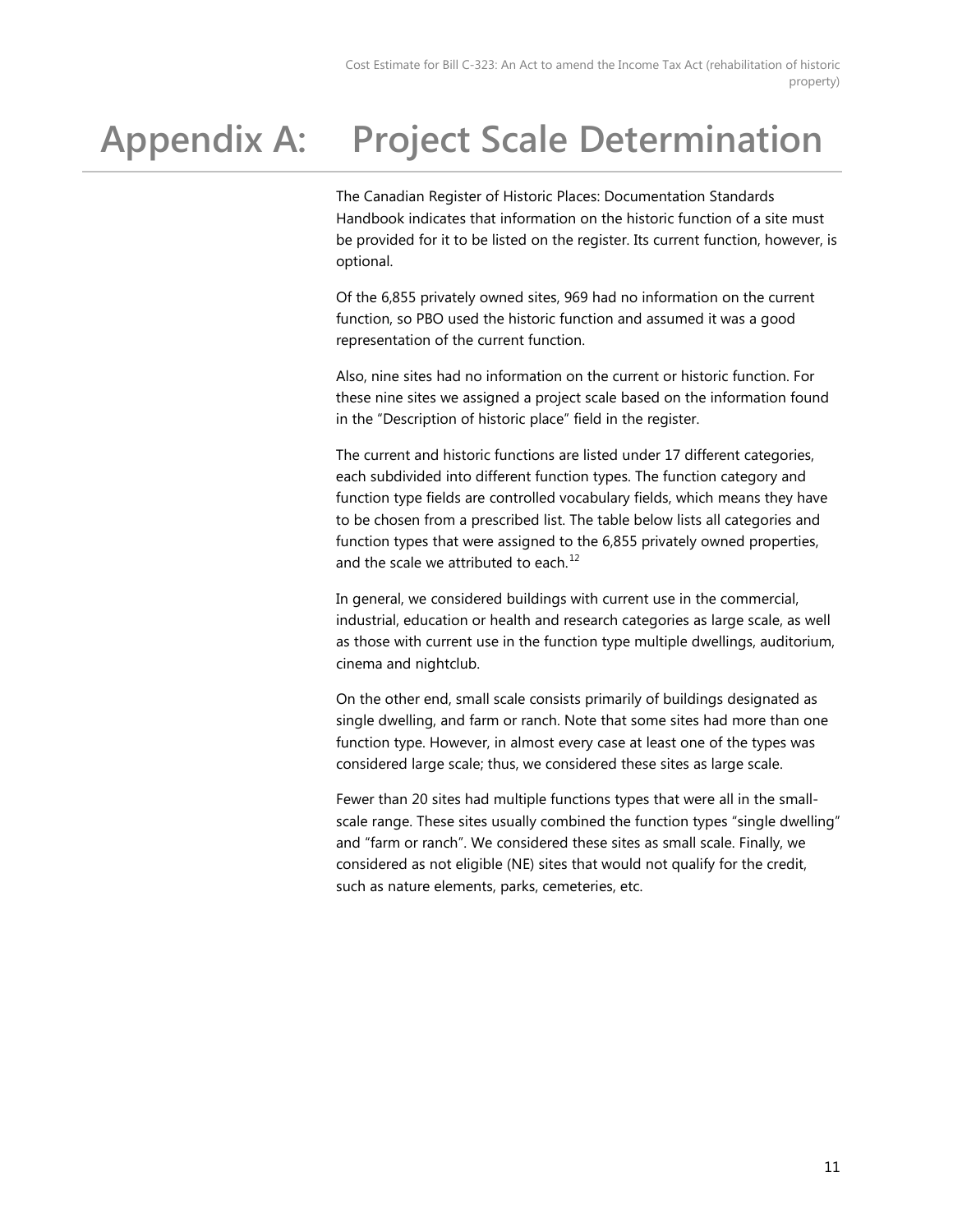#### **Project Scale by Function Type and Category Table A.1**

| <b>Function Category</b><br><b>Function Type</b> | <b>Project</b><br><b>Scale</b> | # of<br><b>Sites</b> |
|--------------------------------------------------|--------------------------------|----------------------|
| <b>Commerce / Commercial Services</b>            |                                | 1,714                |
| Bank or Stock Exchange                           | Large                          | 27                   |
| Eating or Drinking Establishment                 | Large                          | 261                  |
| Hotel, Motel or Inn                              | Large                          | 298                  |
| Market                                           | Large                          | 4                    |
| Office or Office Building                        | Large                          | 470                  |
| Service Station                                  | Large                          | 3                    |
| Shop or Wholesale Establishment                  | Large                          | 582                  |
| Studio                                           | Large                          | 43                   |
| <b>Trading Post</b>                              | Large                          | 1                    |
| Warehouse                                        | Large                          | 25                   |
| Community                                        |                                | 154                  |
| Civic Space                                      | <b>NE</b>                      | 14                   |
| Commemorative Monument                           | <b>NE</b>                      | 19                   |
| <b>Cultural Space</b>                            | <b>NE</b>                      | 1                    |
| Public Art or Furnishings                        | <b>NE</b>                      | 4                    |
| Settlement                                       | Small *                        | 11                   |
| Social, Benevolent or Fraternal Club             | <b>NE</b>                      | 92                   |
| Suburb                                           | Small *                        | 8                    |
| Town                                             | Small *                        | 5                    |
| <b>Defence</b>                                   |                                | 1                    |
| <b>Residential Facility</b>                      | <b>NE</b>                      | 1                    |
| <b>Education</b>                                 |                                | 71                   |
| Composite School                                 | Large                          | 5                    |
| One-Room School                                  | Small                          | 3                    |
| Post-Secondary Institution                       | Large                          | 29                   |
| Primary or Secondary School                      | Large                          | 11                   |
| Special or Training School                       | Large                          | 23                   |
| <b>Environment</b>                               |                                | 23                   |
| Nature Element                                   | <b>NE</b>                      | 23                   |
| <b>Food Supply</b>                               |                                | 116                  |
| Barn, Stable or Other Animal Housing             | <b>NE</b>                      | 33                   |
| Equipment Shed                                   | <b>NE</b>                      | 4                    |
| Farm Element                                     | <b>NE</b>                      | 3                    |
| Farm or Ranch                                    | Small                          | 44                   |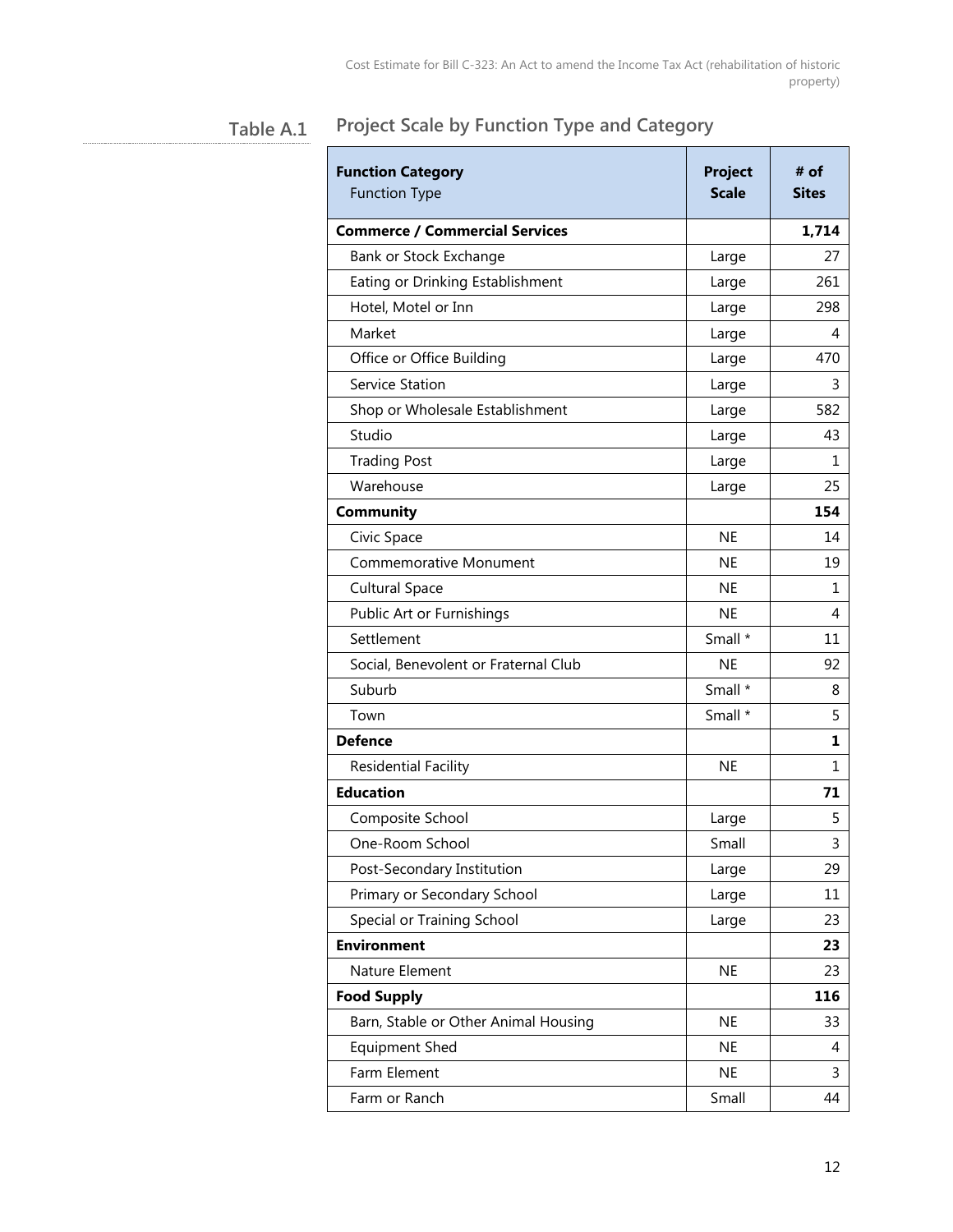| <b>Fisheries Site</b>                               | <b>NE</b> | 8              |
|-----------------------------------------------------|-----------|----------------|
| Food Storage Facility                               | <b>NE</b> | 5              |
| Grain Elevator                                      | <b>NE</b> | 4              |
| Granary or Silo                                     | <b>NE</b> | 4              |
| Horticultural Facility or Site                      | <b>NE</b> | 5              |
| Hunting or Resource Harvesting Site                 | <b>NE</b> | 2              |
| Rural District or Area                              | <b>NE</b> | 4              |
| Government                                          |           | 52             |
| Courthouse and/or Registry Office                   | <b>NE</b> | 10             |
| <b>Customs Building</b>                             | <b>NE</b> | 1              |
| Diplomatic Building                                 | <b>NE</b> | 1              |
| Office or Office Building                           | <b>NE</b> | 23             |
| <b>Police Station</b>                               | <b>NE</b> | 3              |
| Post Office                                         | <b>NE</b> | 5              |
| Town or City Hall                                   | <b>NE</b> | 8              |
| Treaty-Making Site                                  | <b>NE</b> | $\mathbf{1}$   |
| <b>Health and Research</b>                          |           | 35             |
| Animal Care Facility                                | Large     | 1              |
| Clinic                                              | Large     | 18             |
| Hospital or Other Health Care Institution           | Large     | 14             |
| Research Facility                                   | Large     | 2              |
| Industry                                            |           | 40             |
| <b>Communications Facility</b>                      | Large     | 11             |
| <b>Crafts Production Facility</b>                   | Large     | 5              |
| Food and Beverage Manufacturing Facility            | Large     | 10             |
| Machinery or Other Equipment Manufacturing Facility | Large     | 1              |
| Metal Products Manufacturing Facility               | Large     | 2              |
| Petroleum and Coal Products Facility                | Large     | $\mathbf 1$    |
| <b>Power Generation Facility</b>                    | Large     | $\overline{2}$ |
| Textile or Leather Manufacturing Facility           | Large     | 2              |
| Water or Sewage Facility                            | Large     | 1              |
| Wood and/or Paper Manufacturing Facility            | Large     | 5              |
| <b>Leisure</b>                                      |           | 331            |
| Auditorium, Cinema or Nightclub                     | Large     | 53             |
| <b>Exhibition Centre</b>                            | Large     | 12             |
| Historic or Interpretive Site                       | <b>NE</b> | 40             |
| Library                                             | <b>NE</b> | 11             |
| Museum                                              | <b>NE</b> | 148            |
| Park                                                | NE.       | 13             |
|                                                     |           |                |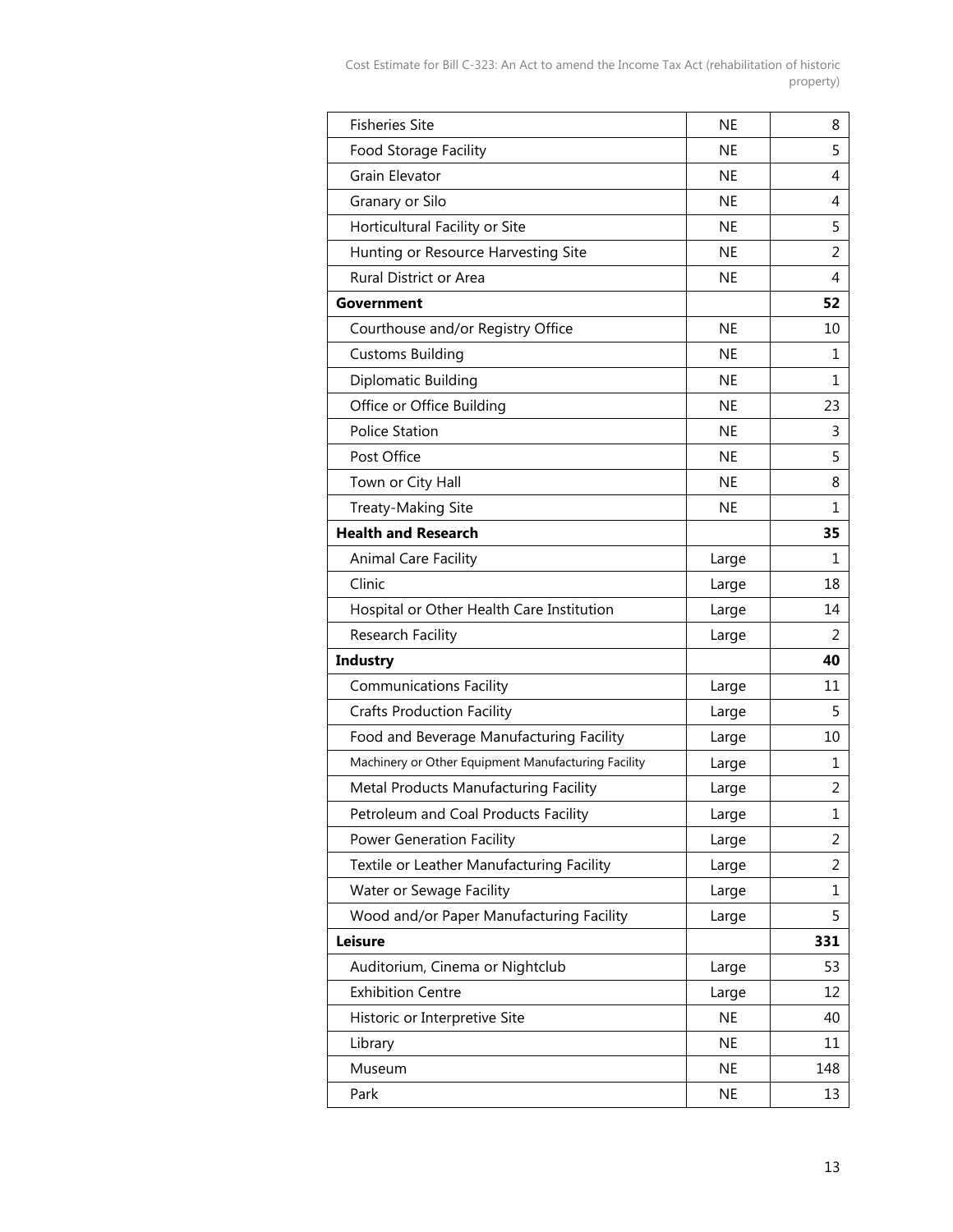<span id="page-16-0"></span>

| Park Fixture                             | <b>NE</b> | $\overline{2}$ |
|------------------------------------------|-----------|----------------|
| Pool or Beach                            | <b>NE</b> | 1              |
| <b>Recreation Centre</b>                 | <b>NE</b> | 21             |
| Sports Facility or Site                  | <b>NE</b> | 12             |
| <b>Tourist Facility</b>                  | <b>NE</b> | 18             |
| <b>Religion, Ritual and Funeral</b>      |           | 484            |
| <b>Aboriginal Ritual Site</b>            | <b>NE</b> | 1              |
| Aboriginal Sacred Site                   | <b>NE</b> | 2              |
| Mission                                  | <b>NE</b> | 4              |
| Mortuary Site, Cemetery or Enclosure     | <b>NE</b> | 149            |
| Religious Facility or Place of Worship   | <b>NE</b> | 306            |
| Religious Institution                    | <b>NE</b> | 22             |
| <b>Residence</b>                         |           | 3,398          |
| Estate                                   | Small     | 33             |
| Group Residence                          | Large     | 22             |
| Multiple Dwelling                        | Large     | 753            |
| Outbuilding                              | <b>NE</b> | 19             |
| Single Dwelling                          | Small     | 2,571          |
| <b>Transport-Land</b>                    |           | 5              |
| Bridge, Tunnel or Other Engineering Work | <b>NE</b> | 3              |
| Pedestrian Way                           | <b>NE</b> | $\overline{2}$ |
| <b>Transport-Rail</b>                    |           | 9              |
| <b>Rolling Stock</b>                     | <b>NE</b> | 1              |
| Station or Other Rail Facility           | <b>NE</b> | 8              |
| <b>Transport-Water</b>                   |           | 15             |
| Landing Point                            | <b>NE</b> | 1              |
| Navigational Aid or Lighthouse           | <b>NE</b> | 12             |
| Route                                    | <b>NE</b> | 1              |
| Vessel                                   | <b>NE</b> | 1              |
| Undetermined (archaeological site)       |           | 17             |
| <b>Buried Site</b>                       | <b>NE</b> | 8              |
| <b>Exposed Site</b>                      | <b>NE</b> | 7              |
| <b>Underwater Site</b>                   | <b>NE</b> | 2              |
|                                          |           |                |

\* The sites with function types "Settlement", "Suburb" or "Town" represent historic districts with multiple properties.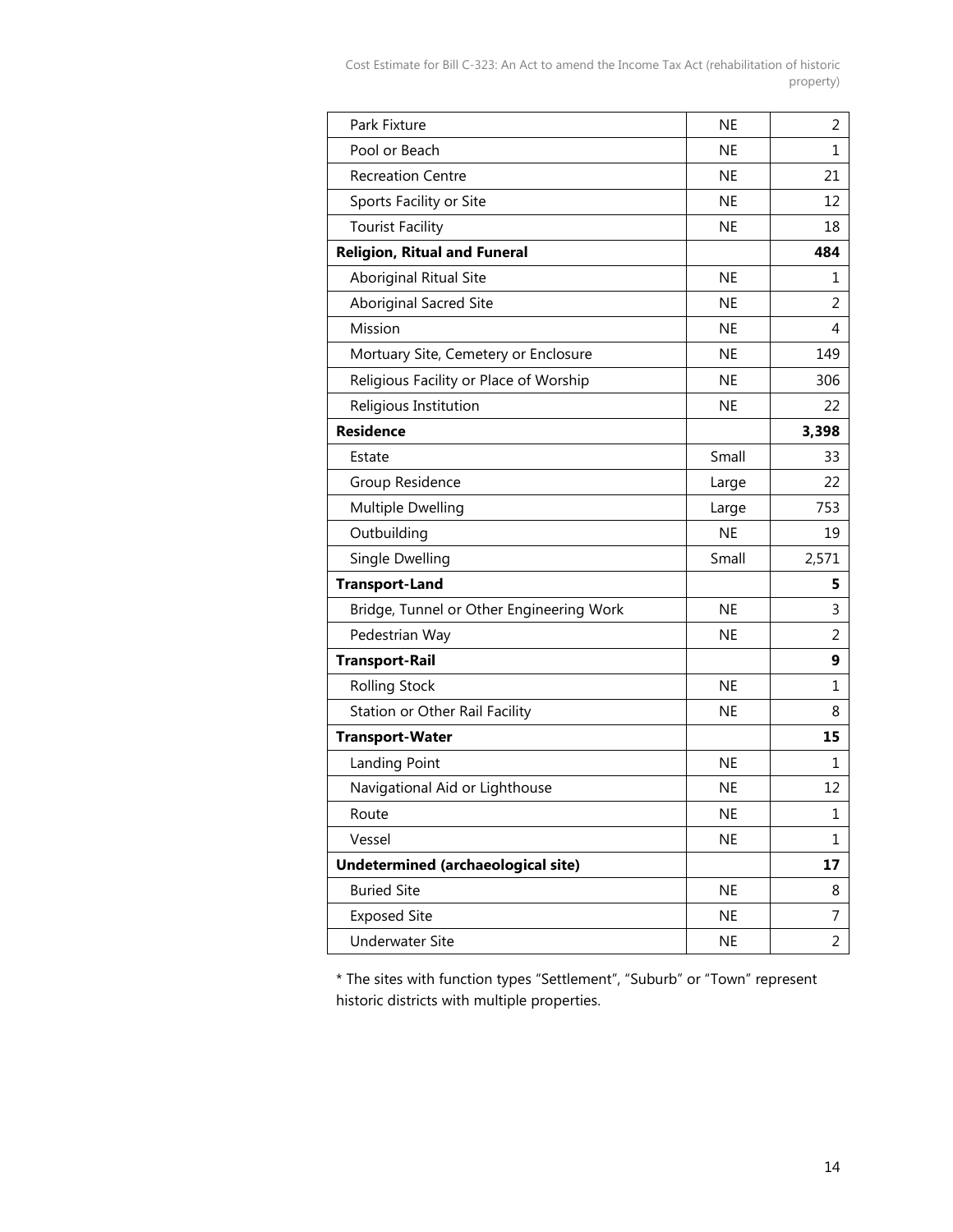## **Appendix B: Alternate Results with Different Cost Assumptions**

The three tables below present alternate results for year 1 based on different average costs of rehabilitation.

Table B.1 presents results for different cost values for small-scale projects, ranging from \$10,000 to \$5 million, keeping the average cost of a large project fixed at \$1 million.

Tables B.2 and B.3 present the same results, but keeping the average cost of a large project fixed at \$5 million and \$10 million.

As we can see, the total cost of the credit could range from as little as \$10.5 million to \$440 million, in the case of an average cost of \$10 million for large-scale projects and \$5 million for small-scale projects, which is very unlikely.

#### **Fiscal cost of the proposed tax credit (avg. cost of large scale projects = \$ 1 million) Table B.1**

| Avg cost of<br>small scale prj.                                                                          | \$10K | \$35K | \$50K | \$100K | \$1M |
|----------------------------------------------------------------------------------------------------------|-------|-------|-------|--------|------|
| No. of small<br>scale projects                                                                           | 342   | 342   | 342   | 342    | 342  |
| No. of large<br>scale projects                                                                           | 49    | 49    | 49    | 49     | 49   |
| Cost of credit:<br>small projects<br>(\$ millions)<br>Cost of credit:<br>large projects<br>$$$ millions) | 0.7   | 2.4   | 3.4   | 6.8    | 68.4 |
|                                                                                                          | 9.8   | 9.8   | 9.8   | 9.8    | 9.8  |
| Total cost of<br>credit<br>(\$ millions)                                                                 | 10.5  | 12.2  | 13.2  | 16.6   | 78.2 |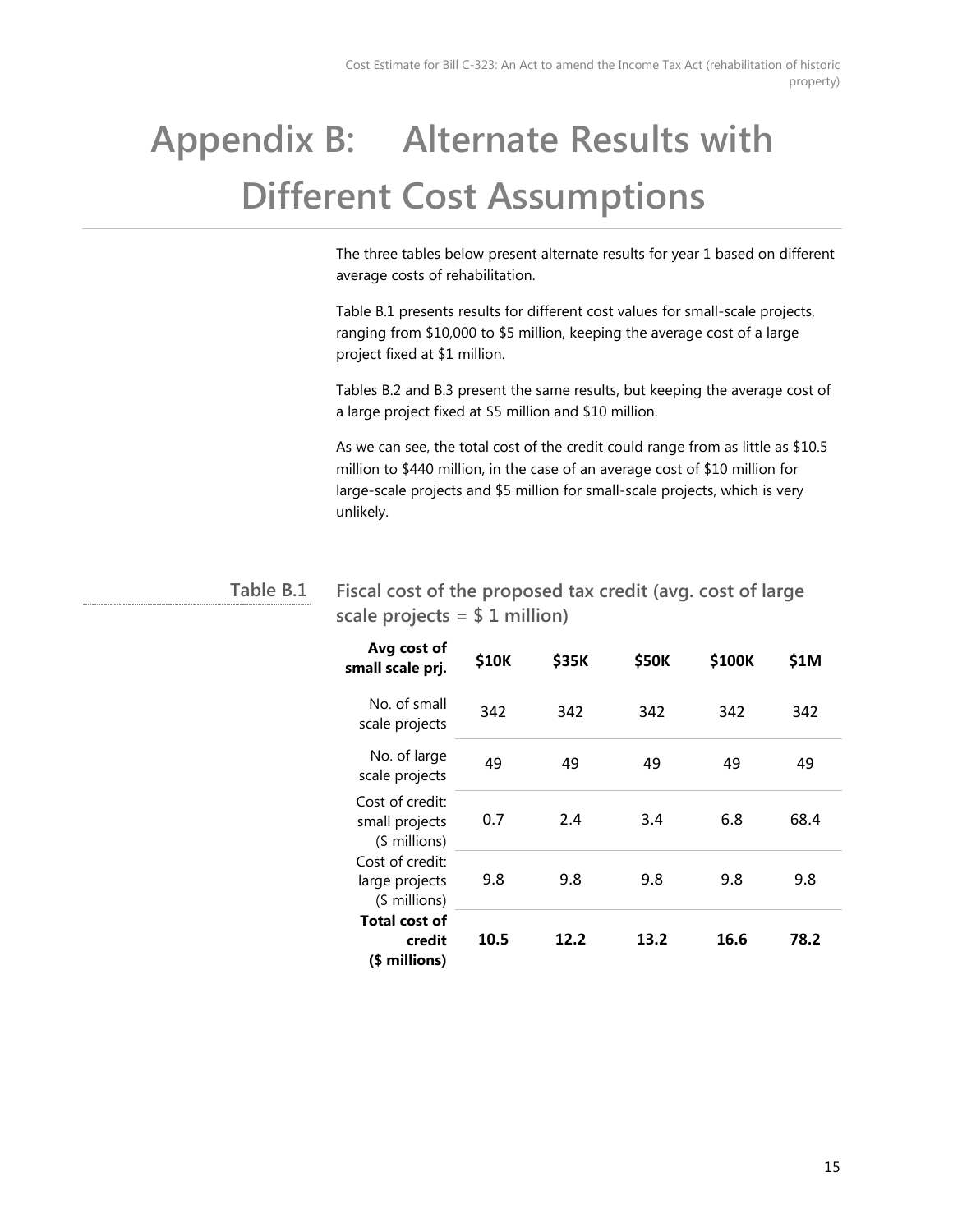#### **Fiscal cost of the proposed tax credit (avg. cost of large scale projects = \$ 5 million) Table B.2**

| Avg cost of<br>small scale prj.                                                                                                                                | \$10K | <b>\$50K</b> | \$100K | \$716K | \$1M  |
|----------------------------------------------------------------------------------------------------------------------------------------------------------------|-------|--------------|--------|--------|-------|
| No. of small<br>scale projects                                                                                                                                 | 342   | 342          | 342    | 342    | 342   |
| No. of large<br>scale projects                                                                                                                                 | 49    | 49           | 49     | 49     | 49    |
| Cost of credit:<br>small projects<br>$$$ millions)<br>Cost of credit:<br>large projects<br>$$$ millions)<br><b>Total cost of</b><br>credit<br>millions)<br>(\$ | 0.7   | 3.4          | 6.8    | 49.0   | 68.4  |
|                                                                                                                                                                | 49.0  | 49.0         | 49.0   | 49.0   | 49.0  |
|                                                                                                                                                                | 49.7  | 52.4         | 55.8   | 98.0   | 117.4 |

**Table B.3**

**Fiscal cost of the proposed tax credit (avg. cost of large scale projects = \$ 10 million)**

| Avg cost of<br>small scale prj.                    | \$10K | \$100K | \$350K | \$1M  | \$5M  |
|----------------------------------------------------|-------|--------|--------|-------|-------|
| No. of small<br>scale projects                     | 342   | 342    | 342    | 342   | 342   |
| No. of large<br>scale projects                     | 49    | 49     | 49     | 49    | 49    |
| Cost of credit:<br>small projects<br>$$$ millions) | 0.7   | 6.8    | 23.9   | 68.4  | 342.0 |
| Cost of credit:<br>large projects<br>$$$ millions) | 98.0  | 98.0   | 98.0   | 98.0  | 98.0  |
| <b>Total cost of</b><br>credit<br>millions)<br>(S  | 98.7  | 104.8  | 121.9  | 166.4 | 440.0 |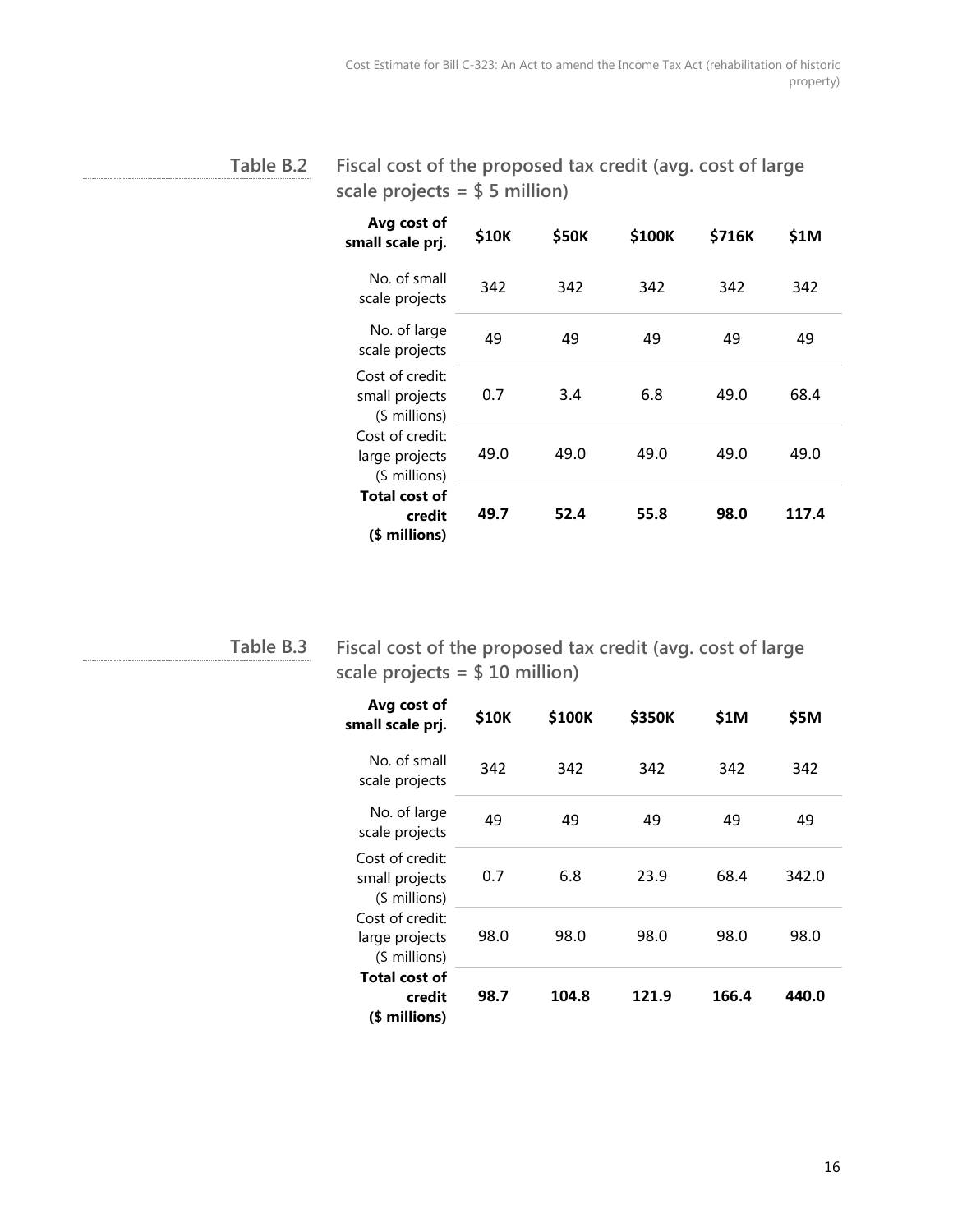## <span id="page-19-0"></span>**Appendix C: Alternate Results with Different Take-up Rates**

Table C.1 below presents alternate results based on different assumptions for the take-up rate (the percentage of eligible sites that would actually be rehabilitated in year 1 of the credit).

Take-up rates range from 0.5 per cent to 5 per cent for small-scale projects and 0.25 per cent to 2.5 per cent for large-scale projects, keeping the average cost of small-scale and large-scale projects fixed at \$80,000 and \$5 million, respectively.

As we can see, these alternate assumptions produce cost estimates ranging from \$28 million to \$273 million. Notice also that if the take-up rate doubles, the fiscal cost of the credit doubles as well.

This result implies, of course, that all the credit can be used in the current year and is not carried forward to reduce future tax liability.

**Fiscal cost of the proposed tax credit with different take-up rates Table C.1**

|                                                    | Take-up rate |       |       |       |       |  |
|----------------------------------------------------|--------------|-------|-------|-------|-------|--|
| <b>Small scale</b>                                 | 0.50%        | 1.00% | 1.50% | 2.00% | 5.00% |  |
| Large scale                                        | 0.25%        | 0.50% | 0.75% | 1.00% | 2.50% |  |
| No. of small<br>scale projects                     | 171          | 342   | 513   | 684   | 1711  |  |
| No. of large<br>scale projects                     | 25           | 49    | 74    | 99    | 246   |  |
| Cost of credit:<br>small projects<br>(\$ millions) | 2.7          | 5.5   | 8.2   | 10.9  | 27.4  |  |
| Cost of credit:<br>large projects<br>(\$ millions) | 25.0         | 49.0  | 74.0  | 99.0  | 246.0 |  |
| <b>Total cost of</b><br>credit<br>(\$ millions)    | 27.7         | 54.5  | 82.2  | 109.9 | 273.4 |  |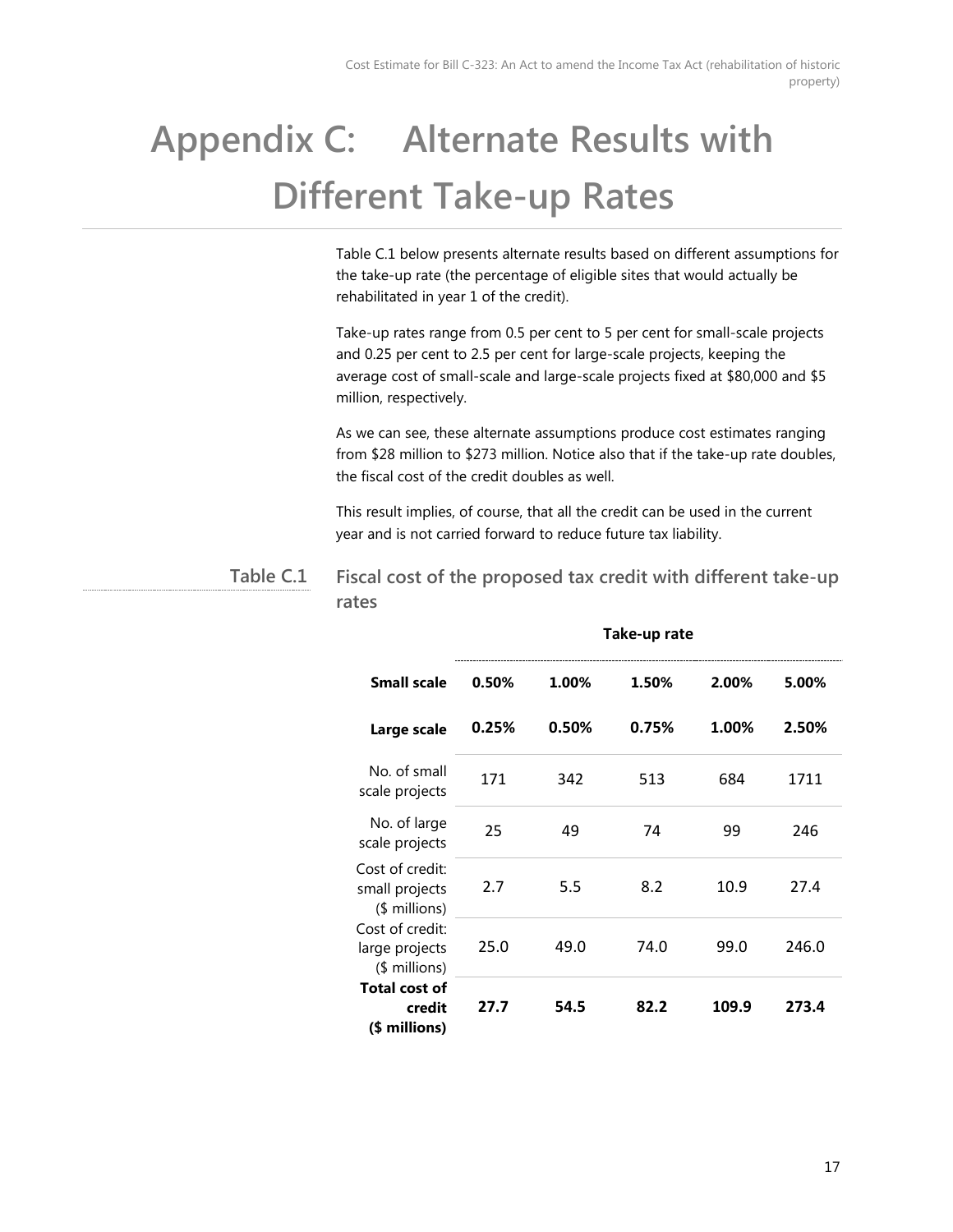### <span id="page-20-0"></span>**Appendix D: Capital Cost Deduction**

From a tax perspective, a building is a capital good, which means its acquisition costs are not completely expensed in the year acquired, but rather depreciated over multiple years through the capital cost allowance (CCA).

Of course, this only applies to income producing property, as a principal residence can't be depreciated for tax purposes, but is also exempted from tax on capital gains when it is disposed. Buildings are generally included in CCA class 1 or 3, which correspond to depreciation rates of 4 per cent and 5 per cent, respectively.

When repairs or rehabilitation is undertaken for a building, some types of work can be completely expensed in the current year, while others have to be capitalized and depreciated under CCA rules (at the 4 per cent or 5 per cent rate).

While it is not always clear which type of work can be currently expensed, a rule of thumb is that any repairs that bring the building back to its original state fall in this category. Expenses that increase the building's size and surface, or improve the building from its original state (betterment) will fall under capitalized expenses. For example, repairing a small section of the roof would be considered a current expense, while complete reroofing would be a capital expense.

Bill C-323 proposes to increase the depreciation rate on the capital cost of property used in the course of rehabilitation to 25 per cent for the first taxation year, 50 per cent for the second and 25 per cent for the third.

To calculate the cost for the government of this proposal, we only need to compute the difference between the present value of the CCA deductions under the actual rules and the present value of the proposed three years accelerated deduction.

Assuming that 50 per cent of the cost of a large scale rehabilitation project (\$2.5 million) would actually represent betterment expenses (such as buying a new and more efficient furnace, for example), using a discount rate of 10 per cent and the federal CIT rate of 15 per cent, the present value of the CCA deductions under the 5 per cent class 3 rate would be  $$131,250$  $$131,250$  $$131,250$ .<sup>13</sup> With the proposed accelerated depreciation rates, the present value of the tax deductions would amount to \$341,684.<sup>[14](#page-24-13)</sup>

Thus, the cost of this measure for the government would be \$210,434, which is the difference between the two amounts. If we multiply that cost by the 49 large-scale projects expected to be undertaken in year 1 (see Table 1), we arrive at a total cost of \$10.3 million.<sup>[15](#page-24-14)</sup>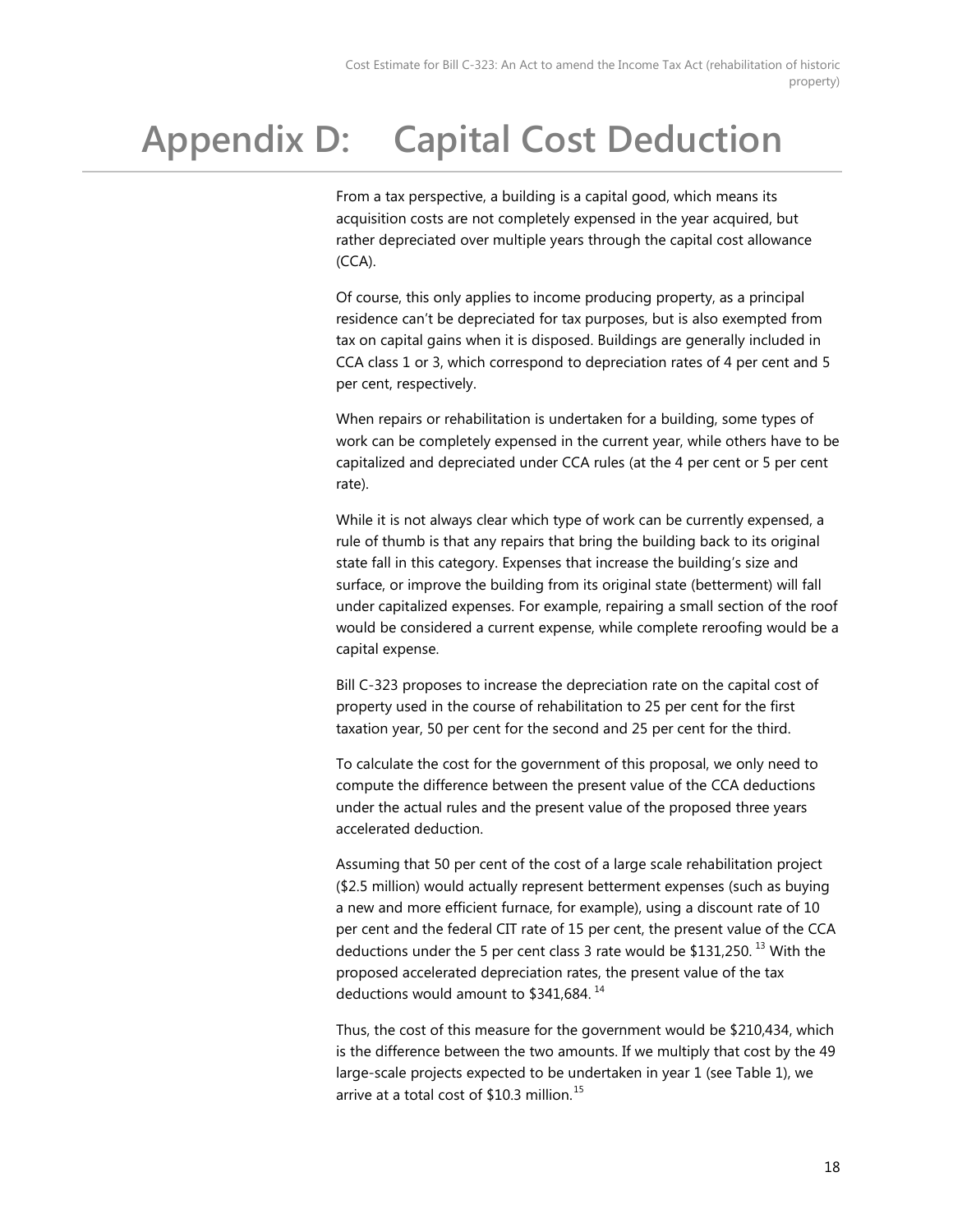The actual cost of the proposed measure is likely to be smaller if the building is eventually sold at a higher price. Indeed, depreciation will reduce the adjusted cost base of the building, which is subtracted from the price at which it is sold to compute the capital gain realized.

Since half of this capital gain is included in taxable income, the government will recover some of the depreciation cost in taxing the capital gain realized.

It is also important to note that we assume that the three-year accelerated depreciation of capital cost proposed in Bill C-323 would only be available for goods for which the taxpayer did not receive assistance, such as the 20 per cent tax credit.

Therefore, if we keep the assumption that 50 per cent of the costs of a largescale project are capital costs, and that the taxpayer chooses to use the accelerated depreciation rather than the 20 per cent credit on that \$2.5 million portion of the project, then the total cost of Bill C-323 would be smaller, as can be seen in Table D.1 below.

It is not clear, however, why a taxpayer would choose the deduction over the tax credit in any given circumstance.

If we suppose that the intention of the bill is to provide the accelerated depreciation on top of the 20% credit, then the total cost of the credit would be \$8 to 10 million higher per year, as can be seen in table D.2 below.

For these calculations, we assumed again that half of the cost of a large scale rehabilitation project (\$2.5 million) would actually represent betterment expenses, and that only 80% of that amount (\$2 million) would be eligible for the accelerated depreciation, as no deduction would be available on the portion of the cost covered by the tax credit.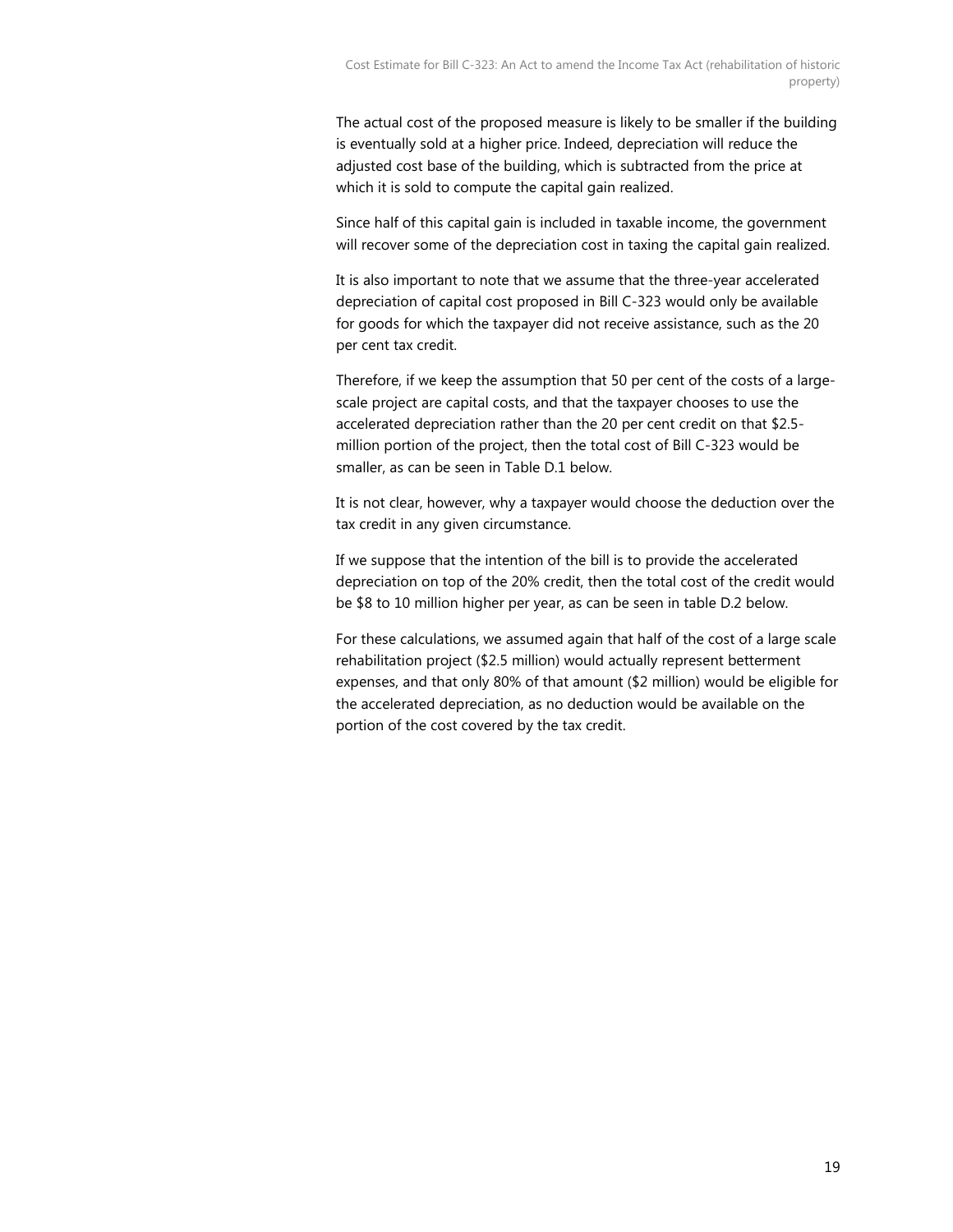| Fable. |  |  |
|--------|--|--|
|--------|--|--|

| D.1 | Fiscal cost of Bill C-323 (tax credit + accelerated CCA) |  |
|-----|----------------------------------------------------------|--|
|     |                                                          |  |

| YEAR                                                       | 1    | 2    | 3    | 4    | 5    |
|------------------------------------------------------------|------|------|------|------|------|
| No. of small<br>scale projects                             | 342  | 359  | 377  | 396  | 416  |
| No. of large<br>scale projects                             | 49   | 52   | 54   | 57   | 60   |
| Cost of credit:<br>small projects<br>(\$ millions)         | 5.5  | 5.7  | 6.0  | 6.3  | 6.7  |
| Cost of credit:<br>large projects<br>$$$ millions)         | 24.5 | 26.0 | 27.0 | 28.5 | 30.0 |
| Cost of<br>accelerated CCA<br>$$$ millions)                | 10.3 | 10.9 | 11.4 | 12.0 | 12.6 |
| <b>Total cost of</b><br><b>Bill C-323</b><br>(\$ millions) | 40.3 | 42.7 | 44.4 | 46.8 | 49.3 |

**Table D.2**

**Fiscal cost of Bill C-323 (tax credit + accelerated CCA on top of the credit)**

| YEAR                                                       | 1    | $\overline{2}$ | 3    | 4    | 5    |
|------------------------------------------------------------|------|----------------|------|------|------|
| Nh. of small<br>scale projects                             | 342  | 359            | 377  | 396  | 416  |
| Nb. of large<br>scale projects                             | 49   | 52             | 54   | 57   | 60   |
| Cost of credit:<br>small projects<br>$$$ millions)         | 5.5  | 5.7            | 6.0  | 6.3  | 6.7  |
| Cost of credit:<br>large projects<br>$$$ millions)         | 49.0 | 52.0           | 54.0 | 57.0 | 60.0 |
| Cost of<br>accelerated CCA<br>(\$ millions)                | 8.2  | 8.8            | 9.1  | 9.6  | 10.1 |
| <b>Total cost of</b><br><b>Bill C-323</b><br>(\$ millions) | 62.7 | 66.5           | 69.1 | 72.9 | 76.8 |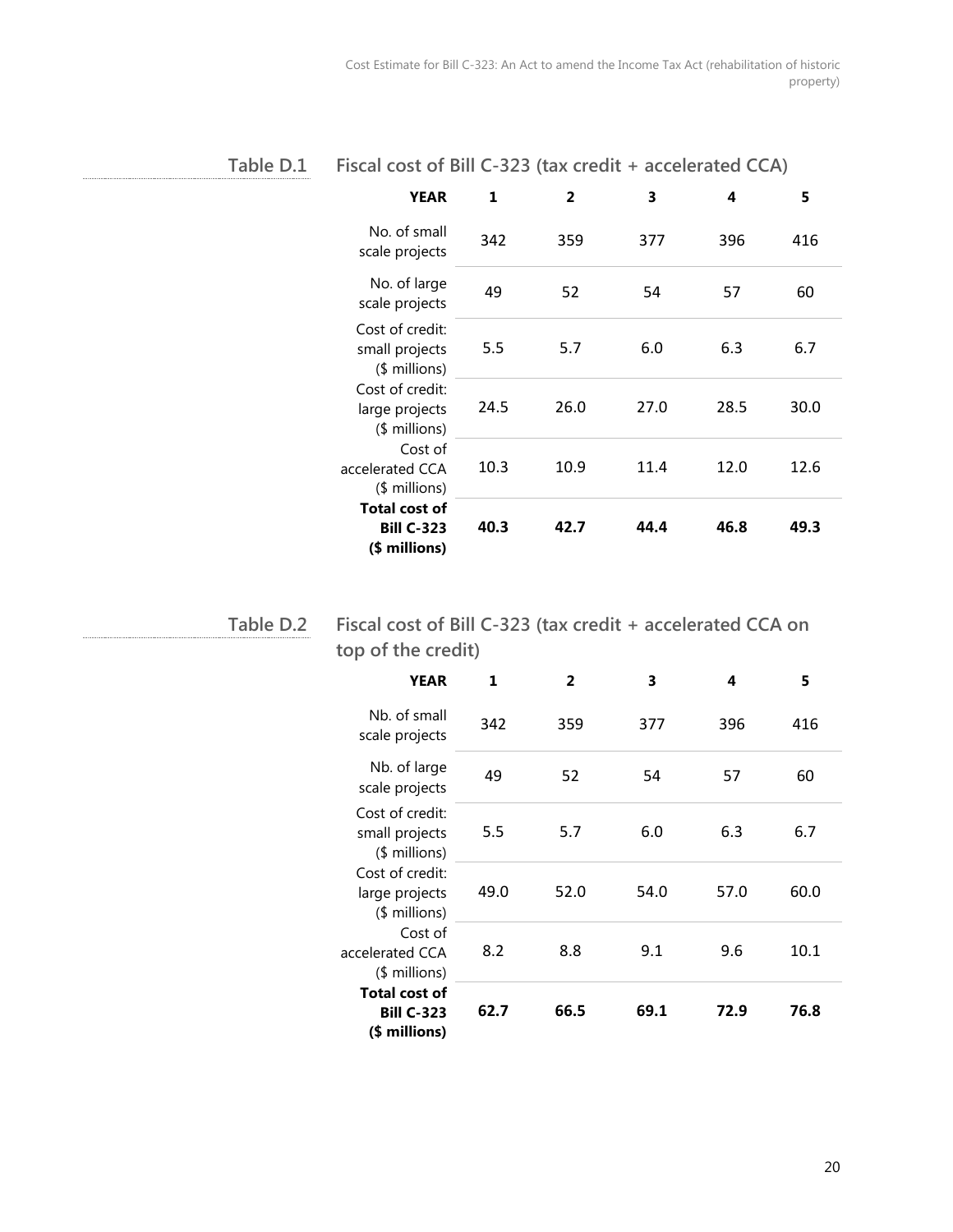### **Notes**

- <span id="page-23-0"></span><sup>1</sup> Van Loan, Peter. "Routine Proceedings: Income Tax Act". *House of Commons Debates (Hansard).* 42<sup>nd</sup> Parl., 1<sup>st</sup> Sess. (December 1, 2016) (Online) Available: [http://www.ourcommons.ca/DocumentViewer/en/42-1/house/sitting-](http://www.ourcommons.ca/DocumentViewer/en/42-1/house/sitting-119/hansard)[119/hansard](http://www.ourcommons.ca/DocumentViewer/en/42-1/house/sitting-119/hansard) [June 5, 2017]
- $2$  This number excludes properties owned by federal, provincial, territorial, and municipal administrations, First Nations reserves or not-for-profit organizations, as they are not required to pay income taxes and thus are not relevant for our analysis. It also excludes 532 listings for which the ownership type is not identified in the Register.
- $3$  The field "Description of historic place" in the register usually contained the information on the number of properties or buildings contained in the district. When this information was not provided, we used satellite images from Google Earth to manually count the number of buildings within the district boundaries.

<sup>4</sup> [http://www.mtc.gov.on.ca/en/heritage/heritage\\_conserving\\_list.shtml](http://www.mtc.gov.on.ca/en/heritage/heritage_conserving_list.shtml)

- $5$  In 1986, Congress amended the Federal Tax Code establishing the 20% historic tax credit that remains in effect today.
- <sup>6</sup> <https://www.nps.gov/tps/tax-incentives/reports.htm>
- $7$  A total of 44 projects were initially approved, but nine projects were later withdrawn or not carried through to completion.
- <sup>8</sup> A 2002 study (*Investing in Michigan's Future: The Economic Benefits of Historic Preservation*) indicates that in new constructions, 50% of the costs are usually attributed to labour and the remaining 50% to materials. However, in rehabilitation projects, the ratio can go up to 70% for labour and 30% for materials. Using the SHS total of \$48,029 as our starting point, the cost of materials and labour would each be \$24,015 (50% each). Assuming the cost of materials is still \$24,015 in a rehabilitation project but now represents 30% of the costs, the total cost of the project would be \$80,049, thus a 66.7% increase. In reality, the increase could be even higher as it is likely that the cost of materials would also be higher in a rehabilitation project.
- $9$  The authors explain that based on discussions with the National Park Service, they have estimated that approximately 280,000 buildings in the National Register were income-producing. During 22 years up to 1999 (the latest year for which data were available when the study was prepared), 27,930 structures received certification for tax credits. Thus, dividing 27,930 certified structures by 280,000 possibly eligible buildings and dividing by 22 years gives them an annual take up rate of 0.45% rounded up to 0.5%.
- $10$  For example, the 2016 annual report "Federal Tax Incentives for Rehabilitating Historic Buildings" prepared by the Technical Preservation Services of the